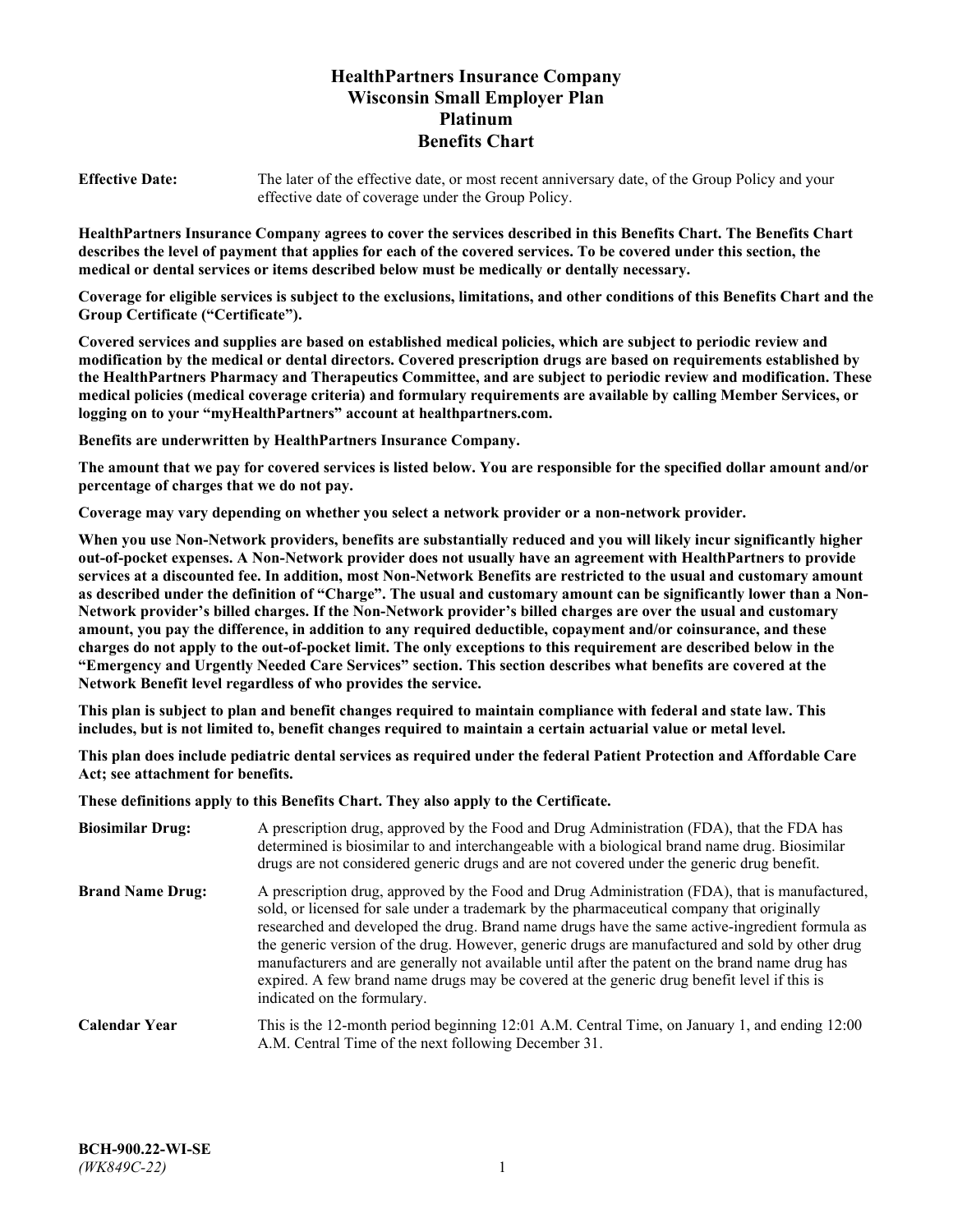| <b>Charge:</b> | For covered services delivered by a network provider, this is the provider's discounted fee for a<br>given medical/surgical service, procedure or item.                                                                                                                                                                                                                                                                                                                                                                                                                                                                                                                                                                 |
|----------------|-------------------------------------------------------------------------------------------------------------------------------------------------------------------------------------------------------------------------------------------------------------------------------------------------------------------------------------------------------------------------------------------------------------------------------------------------------------------------------------------------------------------------------------------------------------------------------------------------------------------------------------------------------------------------------------------------------------------------|
|                | For covered services delivered by non-network providers, a contracted rate may apply if such<br>arrangement is available to HealthPartners.                                                                                                                                                                                                                                                                                                                                                                                                                                                                                                                                                                             |
|                | For the usual and customary charge for covered services delivered by non-network providers, our<br>payment is calculated using one of the following options, depending on availability: 1) a<br>percentage of the Medicare fee schedule; 2) a comparable schedule if the service is not on the<br>Medicare fee schedule; or 3) a commercially reasonable rate for such service if a fee schedule is<br>not available.                                                                                                                                                                                                                                                                                                   |
|                | The usual and customary charge is the maximum amount allowed that we consider in the<br>calculation of the payment of charges incurred for certain covered services. You must pay for any<br>charges above the usual and customary charge, and they do not apply to the out-of-pocket limit.                                                                                                                                                                                                                                                                                                                                                                                                                            |
|                | A charge is incurred for covered ambulatory medical and surgical services, on the date the service<br>or item is provided. A charge is incurred for covered inpatient services, on the date of admission to<br>a hospital. To be covered, a charge must be incurred on or after your effective date and on or<br>before the termination date.                                                                                                                                                                                                                                                                                                                                                                           |
|                | Copayment/Coinsurance: The specified dollar amount, or percentage, of charges incurred for covered services, which we do<br>not pay, but which you must pay, each time you receive certain medical services, procedures or<br>items. Our payment for those covered services or items begins after the copayment or coinsurance<br>is satisfied. Covered services or items requiring a copayment or coinsurance are specified in this<br>Benefits Chart.                                                                                                                                                                                                                                                                 |
|                | For services provided by a network provider:<br>An amount which is listed as a flat dollar copayment is applied to a network provider's discounted<br>charge for a given service. However, if the network provider's discounted charge for a service or<br>item is less than the flat dollar copayment, you will pay the network provider's discounted charge.<br>An amount which is listed as a percentage of charges or coinsurance is based on the network<br>provider's discounted charges, calculated at the time the claim is processed, which may include an<br>agreed upon fee schedule rate for case rate or withhold arrangements.                                                                            |
|                | For services provided by a non-network provider:<br>Any copayment or coinsurance is applied to the lesser of the provider's charges or the usual and<br>customary charge for a service.                                                                                                                                                                                                                                                                                                                                                                                                                                                                                                                                 |
|                | A copayment or coinsurance is due at the time a service is provided, or when billed by the<br>provider. The copayment or coinsurance applicable for a scheduled visit with a HealthPartners<br>network provider will be collected for each visit, late cancellation and failed appointment.                                                                                                                                                                                                                                                                                                                                                                                                                             |
| Deductible:    | The specified dollar amount of charges incurred for covered services, which we do not pay, but an<br>enrollee or a family has to pay first in a calendar year. Our payment for those services or items<br>begins after the deductible is satisfied. For network providers, the amount of the charges that apply<br>to the deductible are based on the network provider's discounted charges, calculated at the time<br>the claim is processed, which may include an agreed upon fee schedule rate for case rate or<br>withhold arrangements. For non-network providers, the amount of charges that apply to the<br>deductible are the lesser of the provider's charges or the usual and customary charge for a service. |
|                | Any amounts paid or reimbursed by a third party, including but not limited to: point of service<br>rebates, manufacturer coupons, manufacturer debits cards or other forms of direct reimbursement<br>to an Insured for a product or service, will not apply toward your deductible, to the extent<br>permitted under state and federal law.                                                                                                                                                                                                                                                                                                                                                                            |
|                | Your plan has an embedded deductible. This means once an Insured meets the individual<br>deductible, the plan begins paying benefits for that person. If two or more members of the family<br>meet the family deductible, the plan begins paying benefits for all members of the family,<br>regardless of whether each Insured has met the individual deductible. However, an Insured may<br>not contribute more than the individual deductible toward the family deductible.                                                                                                                                                                                                                                           |
|                | All services are subject to the deductible unless otherwise indicated below in this Benefits Chart.                                                                                                                                                                                                                                                                                                                                                                                                                                                                                                                                                                                                                     |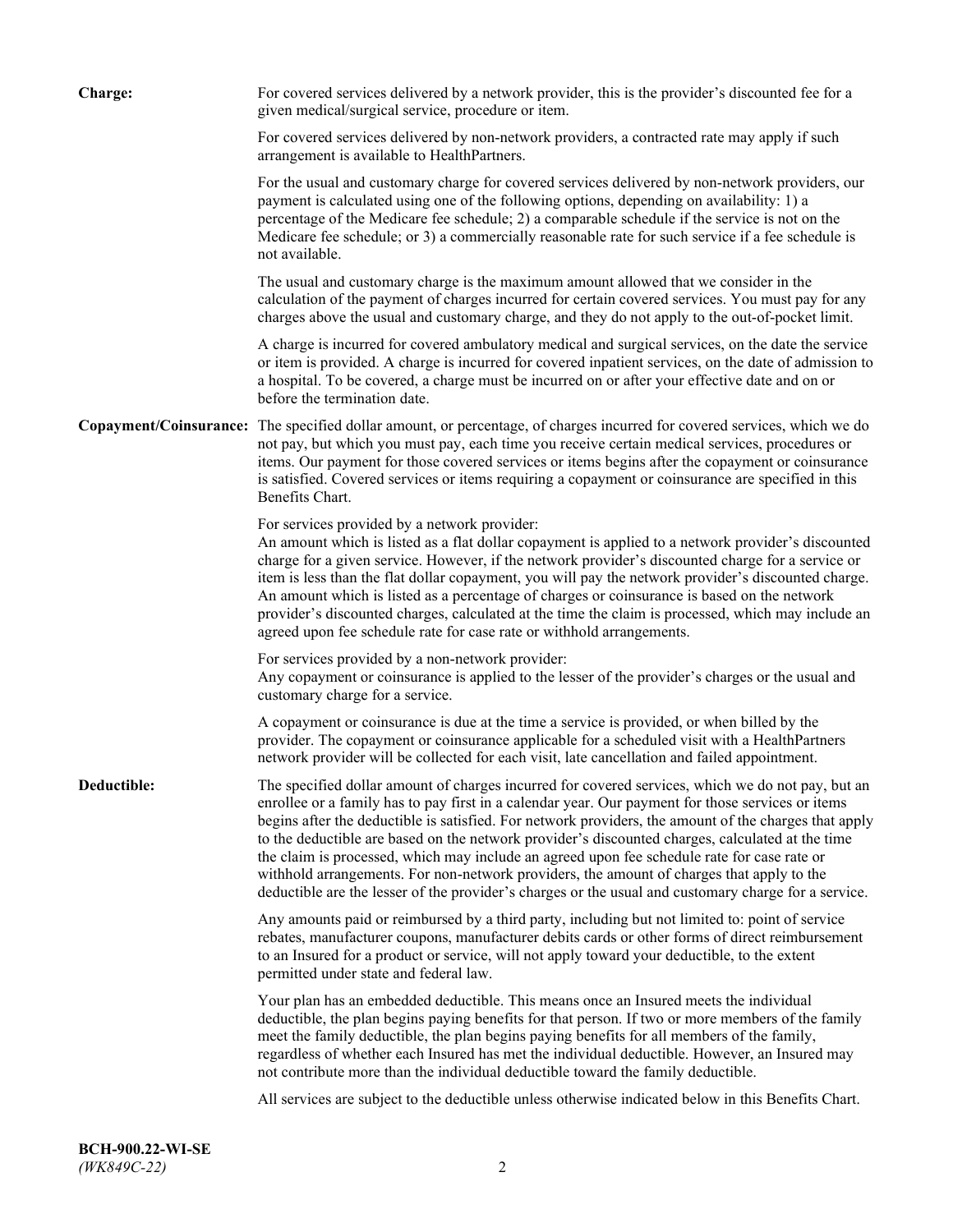| Formulary:                                 | This is a current list, which may be revised from time to time, of prescription drugs, medications,<br>equipment and supplies covered by us as indicated in this Benefits Chart which are covered at the<br>highest benefit level. Some drugs on the formulary may require prior authorization to be covered<br>as formulary drugs. The formulary, and information on drugs that require prior authorization, are<br>available by calling Member Services, or logging on to your "myHealthPartners" account at<br>healthpartners.com. |
|--------------------------------------------|---------------------------------------------------------------------------------------------------------------------------------------------------------------------------------------------------------------------------------------------------------------------------------------------------------------------------------------------------------------------------------------------------------------------------------------------------------------------------------------------------------------------------------------|
| <b>Generic Drug:</b>                       | A prescription drug, approved by the Food and Drug Administration (FDA), that the FDA has<br>determined is comparable to a brand name drug product in dosage form, strength, route of<br>administration, quality, intended use and documented bioequivalence. Generally, generic drugs<br>cost less than brand name drugs. Some brand name drugs may be covered at the generic drug<br>benefit level if this is indicated on the formulary.                                                                                           |
| <b>Lifetime Maximum</b><br><b>Benefit:</b> | The specified coverage limit actually paid by us for services and/or charges incurred by you for any<br>given procedure or diagnosis. Payment of benefits under this Benefits Chart ceases when that lifetime<br>maximum benefit is reached. You have to pay for any subsequent charges.                                                                                                                                                                                                                                              |
| <b>Non-Formulary Drug:</b>                 | This is a prescription drug, approved by the Food and Drug Administration (FDA), that is not on<br>the formulary, is medically necessary and is not investigative or experimental or otherwise<br>excluded under the Certificate.                                                                                                                                                                                                                                                                                                     |
| <b>Out-of-Pocket Expenses:</b>             | You pay the specified copayments/coinsurance and deductibles applicable for particular services,<br>subject to the out-of-pocket limit described below. These amounts are in addition to the monthly<br>premium payments.                                                                                                                                                                                                                                                                                                             |
| <b>Out-of-Pocket Limit:</b>                | You pay the copayments/coinsurance and deductibles for covered services, to the individual or<br>family out-of-pocket limit. Thereafter we cover 100% of the charges incurred for all other covered<br>services, for the rest of the calendar year. You pay amounts greater than the out-of-pocket limit if<br>you exceed any lifetime maximum benefit or any visit or day limits.                                                                                                                                                    |
|                                            | Non-Network Benefits above the usual and customary charge (see definition of charge above) do<br>not apply to the out-of-pocket limit.                                                                                                                                                                                                                                                                                                                                                                                                |
|                                            | Non-Network Benefits for transplant surgery do not apply to the out-of-pocket limit.                                                                                                                                                                                                                                                                                                                                                                                                                                                  |
|                                            | Any amounts paid or reimbursed by a third party, including but not limited to: point of service<br>rebates, manufacturer coupons, manufacturer debit cards or other forms of direct reimbursement to<br>an Insured for a product or service, will not apply as an out-of-pocket expense, to the extent<br>permitted under state and federal law.                                                                                                                                                                                      |
|                                            | You are responsible to keep track of the out-of-pocket expenses. Contact Member Services for<br>assistance in determining the amount paid by the enrollee for specific eligible services received.<br>Claims for reimbursement under the out-of-pocket limit provisions are subject to the same time<br>limits and provisions described under the "Claims Provisions" section of the Certificate.                                                                                                                                     |
| <b>Specialty Drug List:</b>                | This is a current list, which may be revised from time to time, of prescription drugs, medications,<br>equipment and supplies, which are typically bio-pharmaceuticals. The purpose of a specialty drug<br>list is to facilitate enhanced monitoring of complex therapies used to treat specific conditions.<br>Specialty drugs are covered by us as indicated in this Benefits Chart. The specialty drug list is<br>available by calling Member Services, or logging on to your "myHealthPartners" account at<br>healthpartners.com. |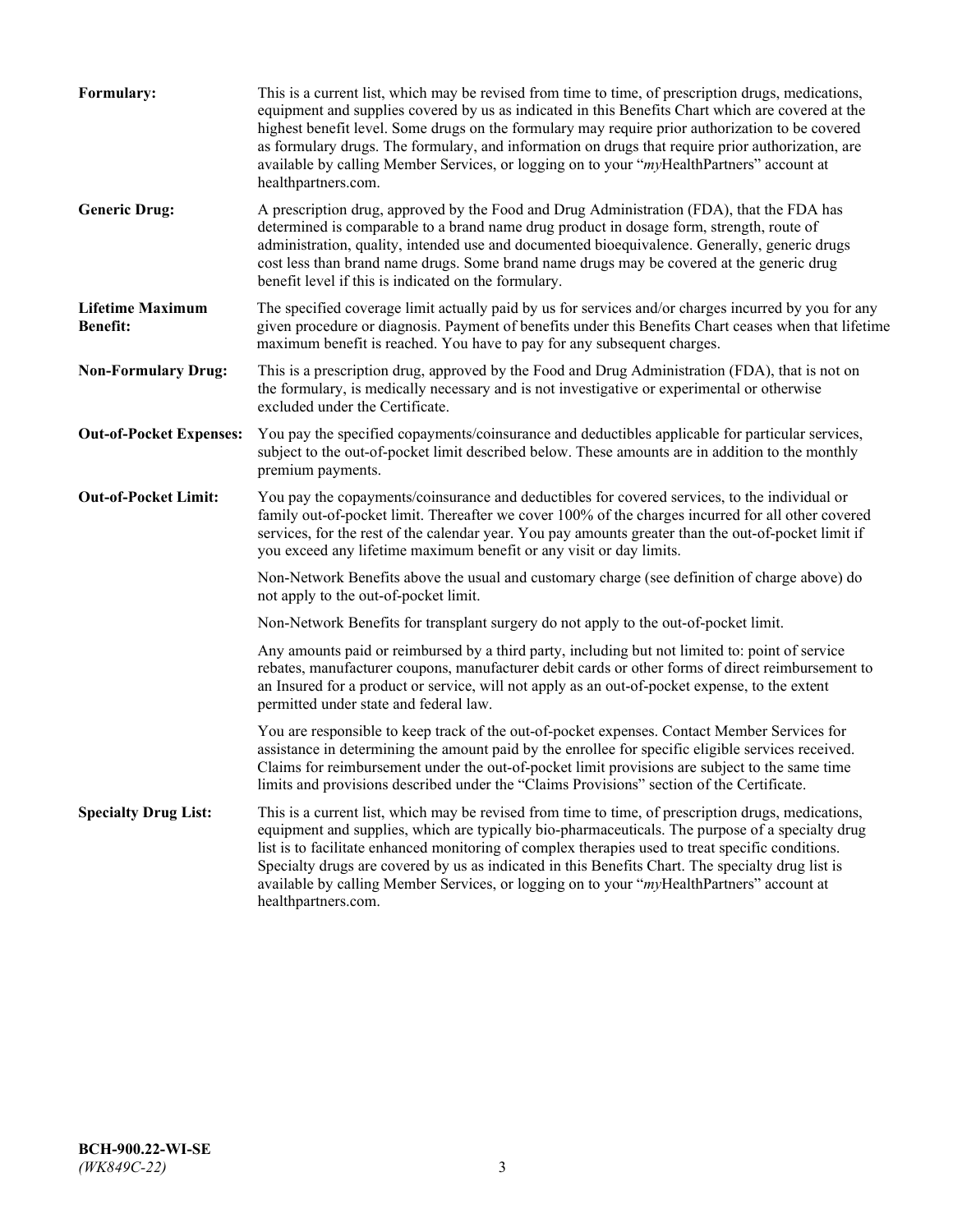#### **DEDUCTIBLES AND OUT-OF-POCKET LIMITS**

#### **Individual calendar year deductible**

| <b>Network Benefits</b> | <b>Non-Network Benefits</b> |
|-------------------------|-----------------------------|
| None.                   | \$10,000                    |

#### **Family calendar year deductible**

| <b>Network Benefits</b> | <b>Non-Network Benefits</b> |
|-------------------------|-----------------------------|
| None.                   | \$20,000                    |

Your plan has an embedded deductible. This means once an Insured meets the individual deductible, the plan begins paying benefits for that person. If two or more members of the family meet the family deductible, the plan begins paying benefits for all members of the family, regardless of whether each Insured has met the individual deductible. However, an Insured may not contribute more than the individual deductible toward the family deductible.

Any amounts paid or reimbursed by a third party, including but not limited to: point of service rebates, manufacturer coupons, manufacturer debits cards or other forms of direct reimbursement to an Insured for a product or service, will not apply toward your deductible, to the extent permitted under state and federal law.

#### **Individual calendar year out-of-pocket limit**

| <b>Network Benefits</b> | <b>Non-Network Benefits</b> |
|-------------------------|-----------------------------|
| \$3,000                 | \$30,000                    |

#### **Family calendar year out-of-pocket limit**

| <b>Network Benefits</b> | <b>Non-Network Benefits</b> |
|-------------------------|-----------------------------|
| \$6,000                 | \$60,000                    |

Separate Out-of-Pocket Limits must be satisfied under Network Benefits and Non-Network Benefits.

Non-Network Benefits above the usual and customary charge will not apply to the individual or family Out-of-Pocket Limit.

Non-Network Benefits for transplant surgery do not apply to the Out-of-Pocket Limit.

Any amounts paid or reimbursed by a third party, including but not limited to: point of service rebates, manufacturer coupons, manufacturer debit cards or other forms of direct reimbursement to an Insured for a product or service, will not apply as an out-of-pocket expense, to the extent permitted under state and federal law.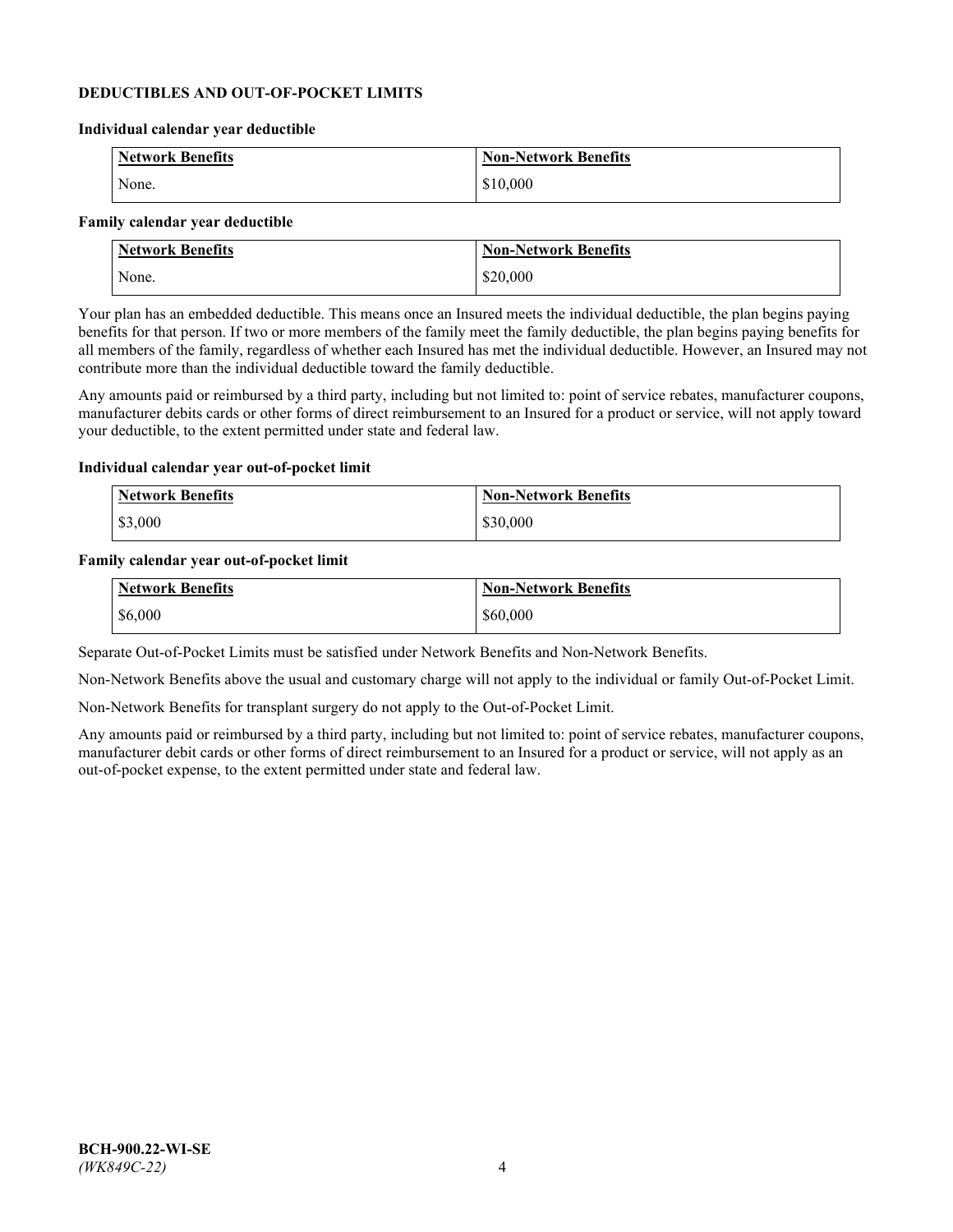# **AMBULANCE AND MEDICAL TRANSPORTATION**

# **Covered Services:**

We cover ambulance and medical transportation for medical emergencies.

We also cover medically necessary, non-emergency transportation if it meets our medical coverage criteria. Covered services and supplies are based on established medical policies, which are subject to periodic review and modification by the medical directors. These medical policies (medical coverage criteria) and applicable prior authorization requirements are available by calling Member Services, or logging on to your "*my*HealthPartners" account a[t healthpartners.com.](https://www.healthpartners.com/hp/index.html)

| Network Benefits             | <b>Non-Network Benefits</b> |
|------------------------------|-----------------------------|
| 90% of the charges incurred. | See Network Benefits.       |

## **Not Covered:**

See "Services Not Covered" in the Certificate.

# **AUTISM SERVICES**

# **Covered Services:**

We cover prior authorized evidence-based intensive-level and nonintensive-level treatment of autism spectrum disorders (autism disorder, Asperger's syndrome or pervasive development disorder not otherwise specified).

Covered services are based on established medical policies, which are subject to periodic review and modification by the medical directors. These medical policies (medical coverage criteria) are available by calling Member Services, or logging on to your "*my*HealthPartners" account at [healthpartners.com.](https://www.healthpartners.com/hp/index.html)

Your network provider will coordinate the prior authorization process for any autism treatment services. You may call Member Services at 952-883-5000 or toll-free at 800-883-2177 if you have any questions or concerns regarding the authorization process.

Please call Member Services at 952-883-5000 or toll-free at 800-883-2177 to request authorization for autism treatment services from a non-network provider.

**Intensive-level services** for children diagnosed with autism spectrum disorders. Intensive-level services must begin on or after 2 years of age and end before 9 years of age. Intensive-level services, on average, are services provided for more than 20 hours of treatment per week. (The average number of hours a week is calculated over a six-month period.)

| <b>Network Benefits</b>                                                    | <b>Non-Network Benefits</b>                                              |
|----------------------------------------------------------------------------|--------------------------------------------------------------------------|
| 100% of the charges incurred, subject to a<br>copayment of \$25 per visit. | 50% of the charges incurred.<br>Limited to 240 visits per calendar year. |
| Limited to 240 visits per calendar year.                                   |                                                                          |

The maximum number of visits is combined for Network Benefits and Non-Network Benefits. Visit limits are based on the minimum coverage amounts available at the time of publication. Additional visits may be available if required due to revised minimum coverage amounts being issued by the Office of the Commissioner of Insurance. See our medical coverage criteria for current visit limits.

## **Intensive-level services lifetime maximum benefit**

| Network Benefits                                      | <b>Non-Network Benefits</b>                           |
|-------------------------------------------------------|-------------------------------------------------------|
| 4 years of cumulative services under this plan or any | 4 years of cumulative services under this plan or any |
| other plan.                                           | other plan.                                           |

The Lifetime Maximum Benefit is combined for Network Benefits and Non-Network Benefits.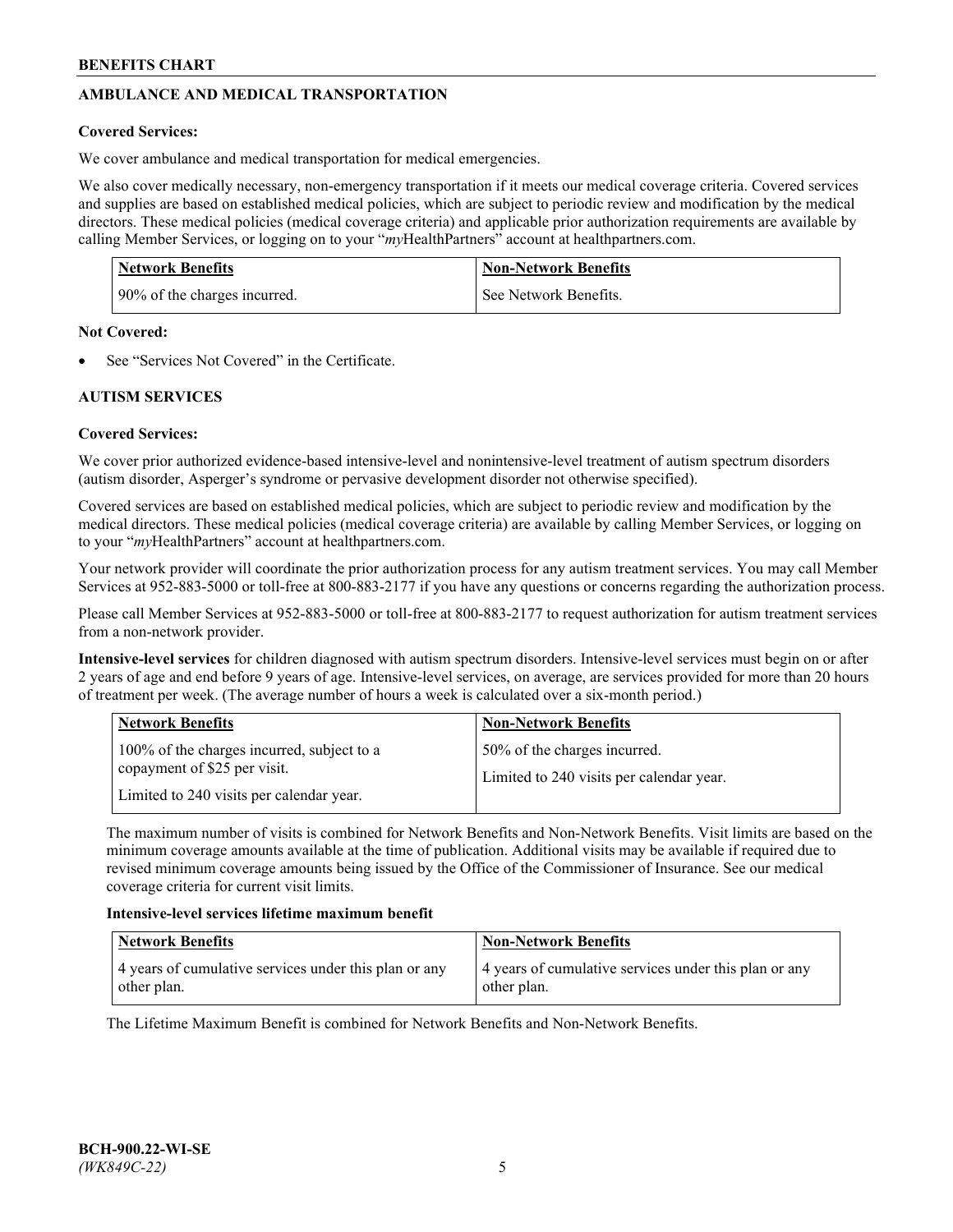#### **Nonintensive-level services** for Insureds diagnosed with autism spectrum disorders

| <b>Network Benefits</b>                    | <b>Non-Network Benefits</b>              |
|--------------------------------------------|------------------------------------------|
| 100% of the charges incurred, subject to a | 50% of the charges incurred.             |
| copayment of \$25 per visit.               | Limited to 120 visits per calendar year. |
| Limited to 120 visits per calendar year.   |                                          |

The maximum number of visits is combined for Network Benefits and Non-Network Benefits. Visit limits are based on the minimum coverage amounts available at the time of publication. Additional visits may be available if required due to revised minimum coverage amounts being issued by the Office of the Commissioner of Insurance. See our medical coverage criteria for current visit limits.

#### **Not Covered:**

See "Services Not Covered" in the Certificate.

## **BEHAVIORAL HEALTH SERVICES**

## **Covered Services:**

Covered services are based on established medical policies, which are subject to periodic review and modification by the medical directors. These medical policies (medical coverage criteria) are available by calling Member Services, or logging on to your "*my*HealthPartners" account at [healthpartners.com.](https://www.healthpartners.com/hp/index.html)

**Transitional treatment services:** These are services for the treatment of nervous or mental disorders and substance use disorders which are provided to an Insured in a less restrictive manner than are inpatient hospital services but in a more intensive manner than are outpatient services. Transitional treatment services are services offered by a provider, and certified by the Wisconsin Department of Health Services for each of the following (except the last bulleted item):

- Mental health services for covered adults in a day treatment program.
- Mental health services for covered children in a day hospital treatment program.
- Services for persons with chronic mental illness provided through a community support program.
- Residential treatment programs for covered persons with substance use disorder.
- Substance use disorder services in a day treatment program.
- Services for persons who are experiencing a mental health crisis or who are in a situation likely to turn into a mental health crisis if support is not provided.
- Intensive outpatient programs for the treatment of psychoactive substance use disorders provided in accordance with the patient placement criteria of the American Society of Addiction Medicine.

#### **Mental health services**

We cover services for mental health diagnoses as described in the Diagnostic and Statistical Manual of Mental Disorders – Fifth Edition (DSM 5) (most recent edition).

We provide coverage for mental health treatment ordered by a Wisconsin court under a valid court order that is issued on the basis of a behavioral care evaluation performed by a licensed psychiatrist or doctoral level licensed psychologist, which includes a diagnosis and an individual treatment plan for care in the most appropriate, least restrictive environment. We must be given a copy of the court order and the behavioral care evaluation, and the service must be a covered benefit under this plan, and the service must be provided by a network provider, or other provider as required by law.

**Outpatient services:** We cover medically necessary outpatient professional mental health services for evaluation, crisis intervention, and treatment of mental health disorders.

A comprehensive diagnostic assessment will be used as the basis for a determination by a mental health professional, concerning the appropriate treatment and the extent of services required.

Outpatient services we cover for a diagnosed mental health condition include the following:

- Individual, group, family and multi-family therapy.
- Medication management provided by a physician, certified nurse practitioner, or physician's assistant.
- Psychological testing services for the purposes of determining the differential diagnoses and treatment planning for patients currently receiving behavioral health services.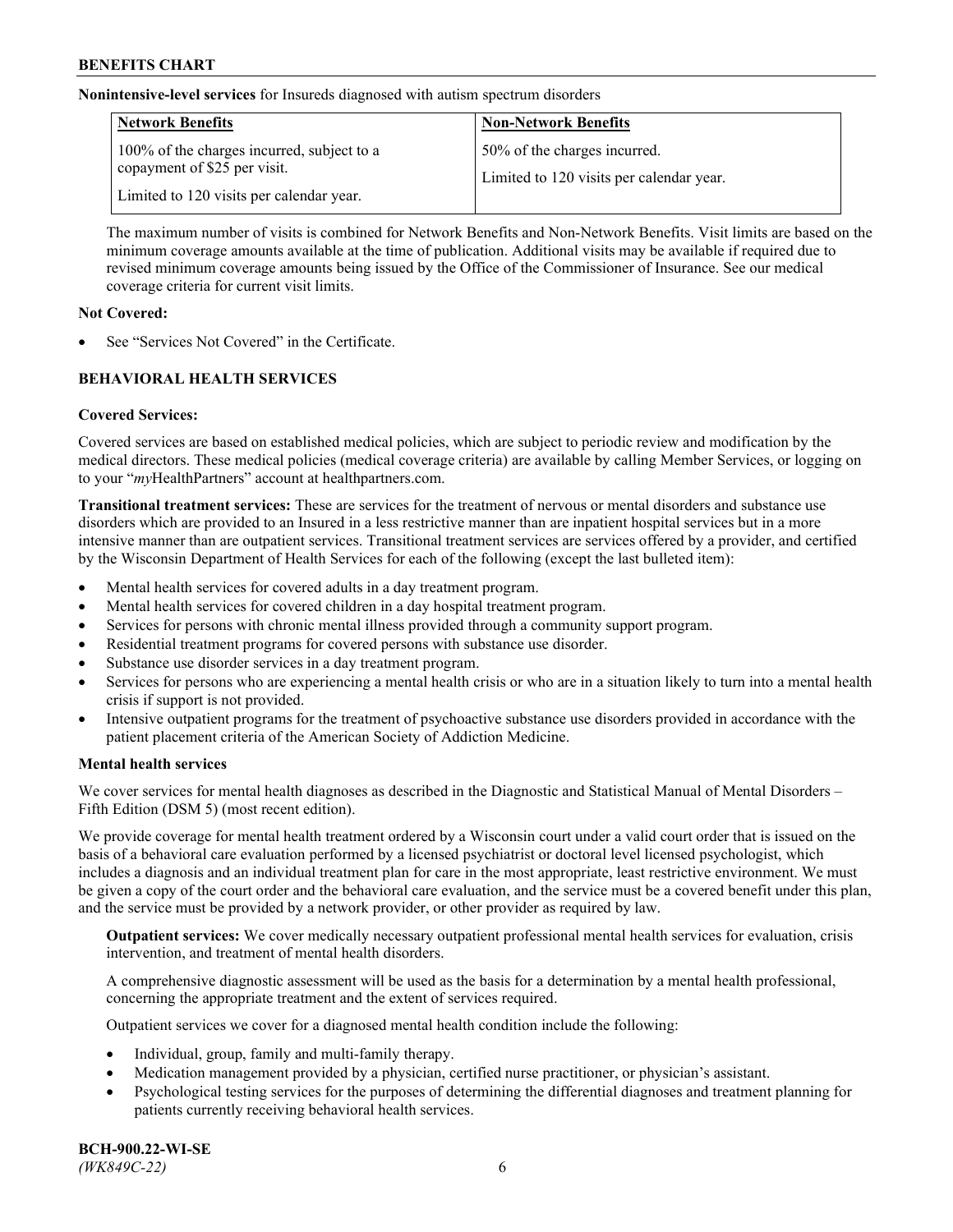- Partial hospitalization services in a licensed hospital or community mental health center.
- Psychotherapy and nursing services provided in the home if authorized by us.
- Treatment for gender dysphoria.

| <b>Network Benefits</b>                                                                                                               | <b>Non-Network Benefits</b>  |
|---------------------------------------------------------------------------------------------------------------------------------------|------------------------------|
| 100% of the charges incurred, subject to a<br>copayment of \$25 per visit.                                                            | 50% of the charges incurred. |
| For family therapy, only one copayment will be<br>charged, regardless of the number of Insureds primarily<br>involved in the therapy. |                              |

#### **Group therapy**

| Network Benefits                                                           | <b>Non-Network Benefits</b>  |
|----------------------------------------------------------------------------|------------------------------|
| 100% of the charges incurred, subject to a<br>copayment of \$10 per visit. | 50% of the charges incurred. |

## **Inpatient services, including mental health residential treatment services:** We cover the following:

- Medically necessary inpatient services in a hospital and professional services for treatment of mental health disorders. Medical stabilization is covered under inpatient hospital services in the "Hospital and Skilled Nursing Facility Services" section.
- Medically necessary mental health residential treatment services. This care must be authorized by us and provided by a hospital or residential behavioral health treatment facility licensed by the local state or Department of Health and Human Services. Services not covered under this benefit include halfway houses, group homes, extended care facilities, shelter services, correctional services, detention services, transitional services, group residential services, foster care services and wilderness programs.

| Network Benefits             | <b>Non-Network Benefits</b>  |
|------------------------------|------------------------------|
| 90% of the charges incurred. | 50% of the charges incurred. |

**Transitional treatment services:** We cover transitional treatment services described above for treatment of mental and nervous disorders.

| Network Benefits                                                           | <b>Non-Network Benefits</b>  |
|----------------------------------------------------------------------------|------------------------------|
| 100% of the charges incurred, subject to a<br>copayment of \$25 per visit. | 50% of the charges incurred. |

#### **Substance use disorder treatment services**

We cover medically necessary services for assessments by a licensed alcohol and drug counselor and treatment of substance use disorders as defined in the latest edition of the DSM 5.

**Outpatient services:** We cover medically necessary outpatient professional services for diagnosis and treatment of substance use disorders. Substance use disorder treatment services must be provided by a program licensed by the local Department of Health Services.Outpatient services we cover for a diagnosed substance use disorder include the following:

- Individual, group, family, and multi-family therapy provided in an office setting.
- Opiate replacement therapy including methadone and buprenorphine treatment.

| Network Benefits                                                           | <b>Non-Network Benefits</b>  |
|----------------------------------------------------------------------------|------------------------------|
| 100% of the charges incurred, subject to a<br>copayment of \$25 per visit. | 50% of the charges incurred. |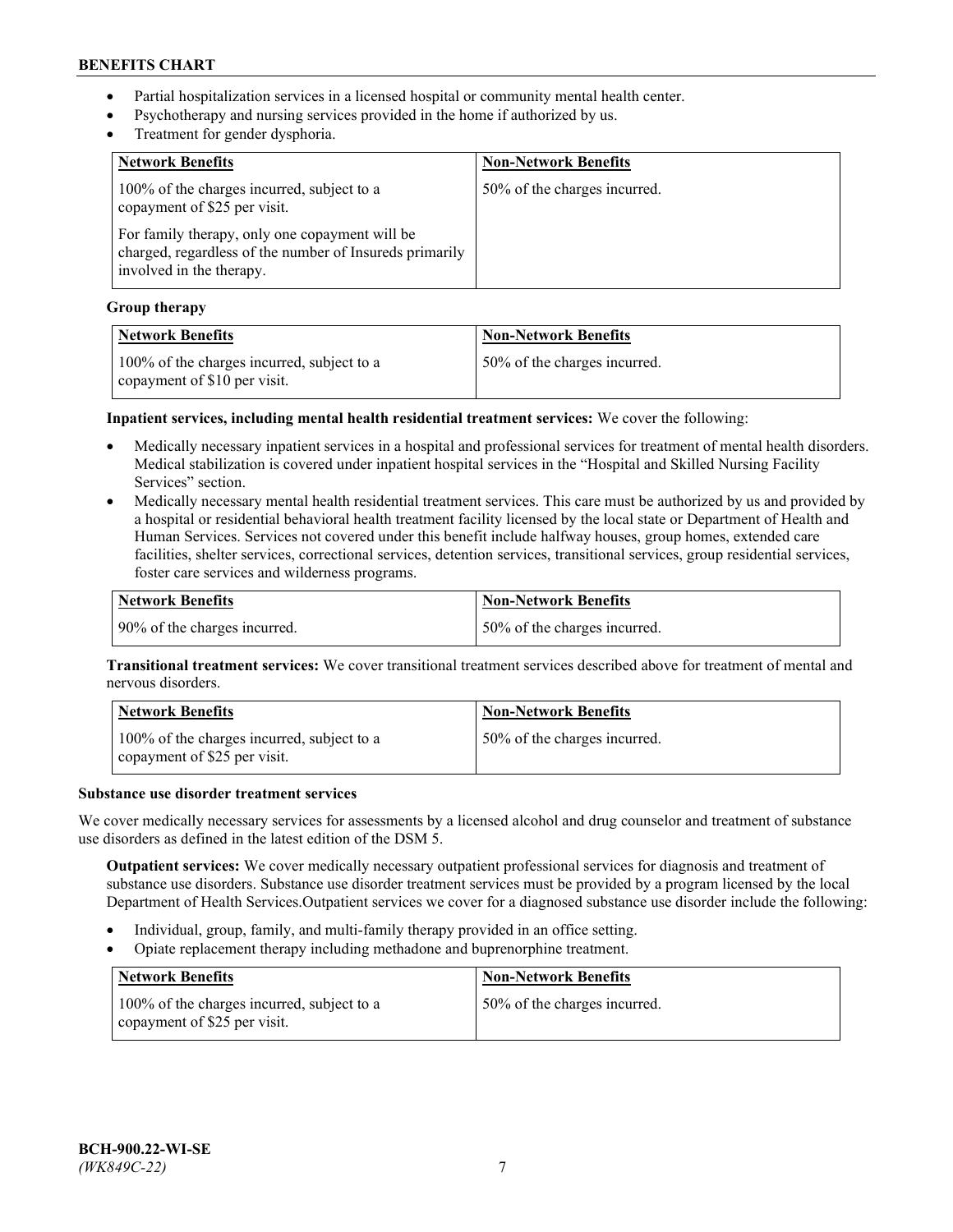**Inpatient services:** We cover the following:

- Medically necessary inpatient services in a hospital or a licensed residential primary treatment center.
- Services provided in a hospital that is licensed by the local state and accredited by Medicare.
- Detoxification services in a hospital or community detoxification facility if it is licensed by the local Department of Health Services.

| <b>Network Benefits</b>      | <b>Non-Network Benefits</b>  |
|------------------------------|------------------------------|
| 90% of the charges incurred. | 50% of the charges incurred. |

**Transitional treatment services:** We cover transitional treatment services described above for treatment of substance use disorders.

| Network Benefits                                                           | <b>Non-Network Benefits</b>  |
|----------------------------------------------------------------------------|------------------------------|
| 100% of the charges incurred, subject to a<br>copayment of \$25 per visit. | 50% of the charges incurred. |

**Out-of-area services for Wisconsin students:** If a dependent child is a student in a school located in Wisconsin, but outside of our service area, we cover mental health and substance use disorder services as required under Wisconsin Statute 609.655.

- The student may have a clinical assessment from a local, non-network mental health or substance use disorder treatment provider at the network benefit level when prior authorized by us.
- If outpatient services are recommended in the clinical assessment, five outpatient visits from a non-network provider will be covered at the network benefit level.
- Our Medical Director will determine the need for continuing treatment by the non-network provider; additional visits may be approved.
- Coverage for the outpatient services will not be provided if the recommended treatment would keep the student from attending school on a regular basis or if the student is no longer attending the school full-time.

This benefit is subject to the limitations shown in this "Behavioral Health Services" section.

| <b>Network Benefits</b>                                                    | <b>Non-Network Benefits</b> |
|----------------------------------------------------------------------------|-----------------------------|
| 100% of the charges incurred, subject to a<br>copayment of \$25 per visit. | Not applicable.             |

A dependent child enrolled in a school outside of the state of Wisconsin is not eligible for this benefit.

## **Not Covered:**

See "Services Not Covered" in the Certificate.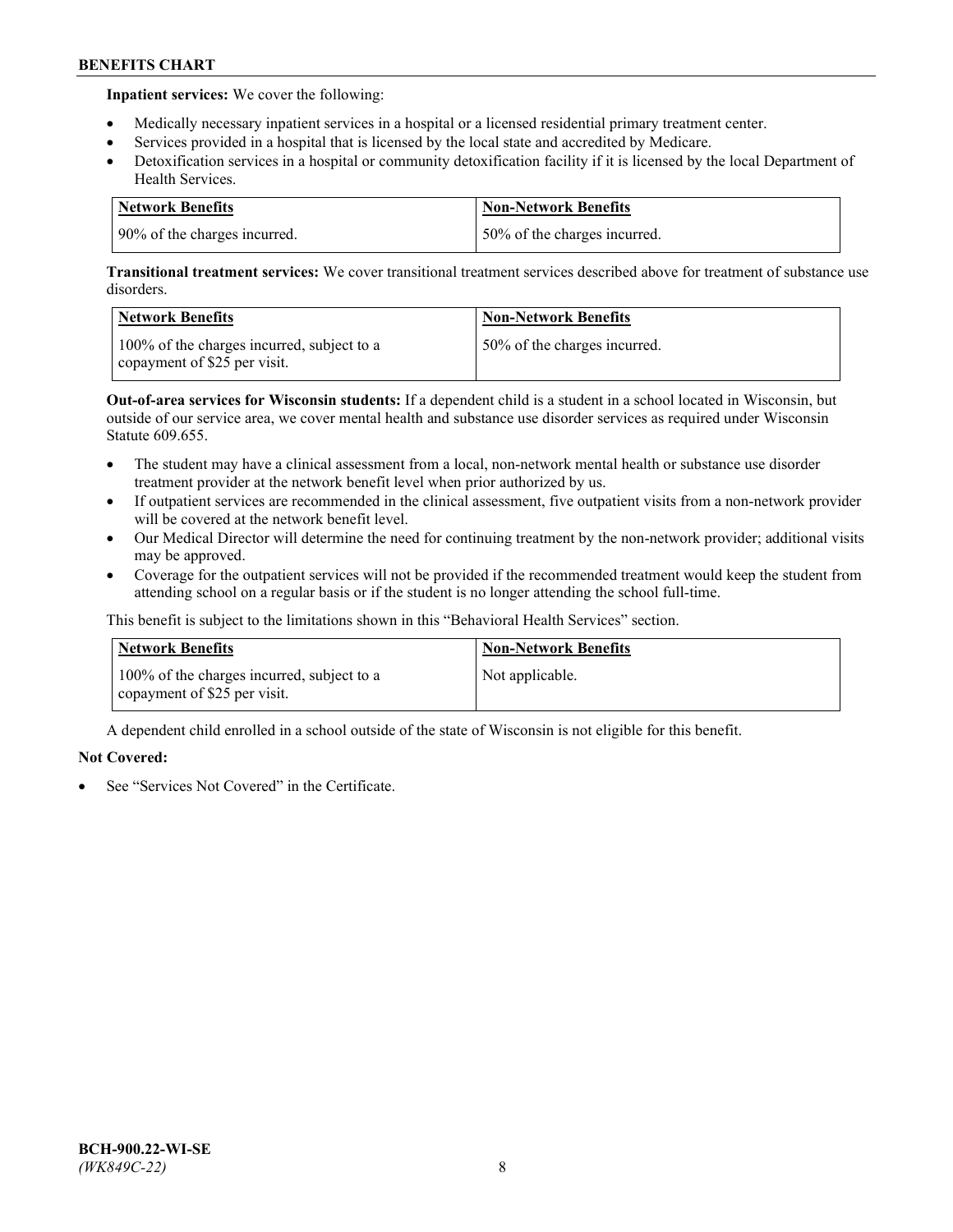# **CHIROPRACTIC SERVICES**

## **Covered Services:**

We cover chiropractic services for rehabilitative care. Chiropractic services are adjustments to any abnormal articulations of the human body, especially those of the spinal column, for the purpose of giving freedom of action to impinged nerves that may cause pain or deranged function.

Massage therapy which is performed in conjunction with other treatment/modalities by a chiropractor, is part of a prescribed treatment plan and is not billed separately is covered.

| Network Benefits                                                           | <b>Non-Network Benefits</b>  |
|----------------------------------------------------------------------------|------------------------------|
| 100% of the charges incurred, subject to a<br>copayment of \$25 per visit. | 50% of the charges incurred. |

**Not Covered:**

- Massage therapy for the purpose of comfort or convenience of the Insured.
- See "Services Not Covered" in the Certificate.

# **CLINICAL TRIALS**

# **Covered Services:**

We cover certain routine services if you participate in a Phase I, Phase II, Phase III or Phase IV approved clinical trial that is conducted in relation to the prevention, detection, or treatment of cancer or other life-threatening disease or condition as defined in the Affordable Care Act. Approved clinical trials include (1) federally funded trials when the study or investigation is approved or funded by any of the federal agencies defined in the Public Health Services Act, section 2709 (d) (1) (A); (2) the study or investigation is conducted under an investigational new drug application reviewed by the Food and Drug Administration; and (3) the study or investigation is a drug trial that is exempt from having such an investigational new drug application. We cover routine patient costs for services that would be eligible under the Certificate and this Benefits Chart if the service were provided outside of a clinical trial.

| <b>Network Benefits</b>                                 | <b>Non-Network Benefits</b>                           |
|---------------------------------------------------------|-------------------------------------------------------|
| Coverage level is same as corresponding Network         | Coverage level is same as corresponding               |
| Benefits, depending on type of service provided such as | Non-Network Benefits, depending on type of service    |
| Office Visits for Illness or Injury, Inpatient or       | provided such as Office Visits for Illness or Injury, |
| Outpatient Hospital Services.                           | Inpatient or Outpatient Hospital Services.            |

**Not Covered:**

- The investigative or experimental item, device or service itself.
- Items or services that are provided solely to satisfy data collection and analysis needs and that are not used in the direct clinical management of the patient.
- A service that is clearly inconsistent with widely accepted and established standards of care for a particular diagnosis.
- See "Services Not Covered" in the Certificate.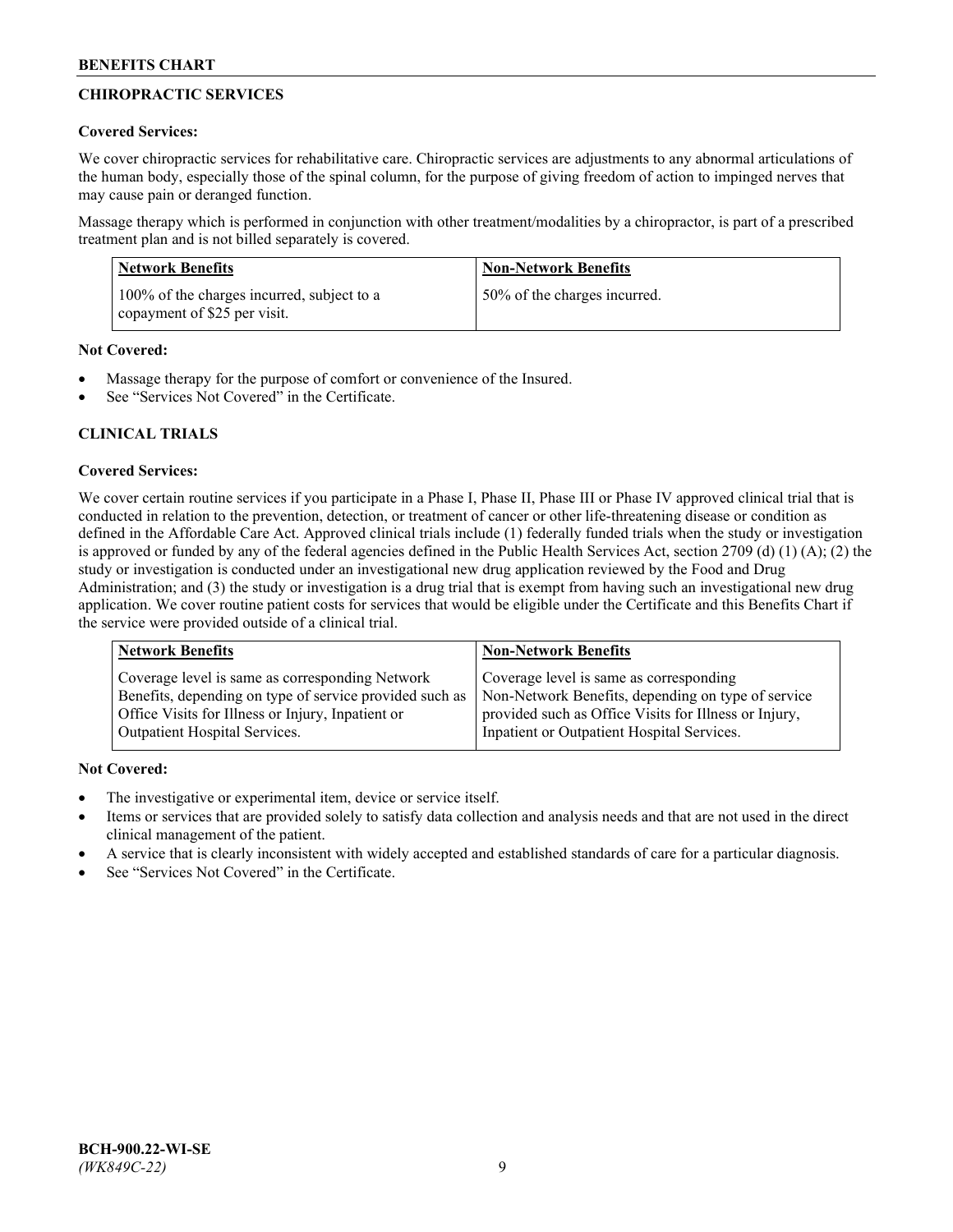# **DENTAL SERVICES**

## **Covered Services:**

We cover services as described below.

**Accidental dental services:** We cover dentally necessary services to treat and restore damage done to sound, natural, unrestored teeth as a result of an accidental injury. Coverage is for damage caused by external trauma to face and mouth only, not for cracked or broken teeth, which result from biting or chewing. We cover restorations, root canals, crowns and replacement of teeth lost that are directly related to the accident in which the Insured was involved. We cover initial exam, x-rays and palliative treatment including extractions, and other oral surgical procedures directly related to the accident. Subsequent treatment must be initiated within the specified time-frame and must be directly related to the accident. We do not cover restoration and replacement of teeth that are not "sound and natural" at the time of the accident.

Full mouth rehabilitations to correct occlusion (bite) and malocclusion (misaligned teeth not due to the accident) are not covered.

When an implant-supported dental prosthetic treatment is pursued, the accidental dental benefit will be applied to the prosthetic procedure. Benefits are limited to the amount that would be paid toward the placement of a removable dental prosthetic appliance that could be used in the absence of implant treatment. Care must be provided or pre-authorized by a HealthPartners dentist.

| Network Benefits             | <b>Non-Network Benefits</b>  |
|------------------------------|------------------------------|
| 80% of the charges incurred. | 50% of the charges incurred. |

For all accidental dental services, treatment and/or restoration must be initiated within six months of the date of the injury. Coverage is limited to the initial course of treatment and/or initial restoration. Services must be provided within 24 months of the date of injury to be covered.

#### **Medical referral dental services**

**Medically necessary outpatient dental services:** We cover medically necessary outpatient dental services. Coverage is limited to dental services required for treatment of an underlying medical condition, e.g., removal of teeth to complete radiation treatment for cancer of the jaw, cysts and lesions.

| Network Benefits                                                           | <b>Non-Network Benefits</b>  |
|----------------------------------------------------------------------------|------------------------------|
| 100% of the charges incurred, subject to a<br>copayment of \$25 per visit. | 50% of the charges incurred. |

**Medically necessary hospitalization and anesthesia for dental care:** We cover medically necessary hospitalization for dental care. This is limited to charges incurred by an Insured who: (1) is a child under age 5; (2) is severely disabled; (3) has a medical condition, and requires hospitalization or general anesthesia for dental care treatment; or (4) is a child between ages 5 and 12 and care in dental offices has been attempted unsuccessfully and usual methods of behavior modification have not been successful, or when extensive amounts of restorative care, exceeding four appointments, are required. Coverage is limited to facility and anesthesia charges. Oral surgeon/dentist professional fees are not covered. The following are examples, though not all-inclusive, of medical conditions which may require hospitalization for dental services: severe asthma, severe airway obstruction or hemophilia. Hospitalization required due to the behavior of the Insured or due to the extent of the dental procedure is not covered.

| <b>Network Benefits</b>      | <b>Non-Network Benefits</b>  |
|------------------------------|------------------------------|
| 90% of the charges incurred. | 50% of the charges incurred. |

**Medical complications of dental care:** We cover medical complications of dental care. Treatment must be medically necessary care and related to medical complications of non-covered dental care, including complications of the head, neck, or substructures.

| <b>Network Benefits</b>                                                    | <b>Non-Network Benefits</b>  |
|----------------------------------------------------------------------------|------------------------------|
| 100% of the charges incurred, subject to a<br>copayment of \$25 per visit. | 50% of the charges incurred. |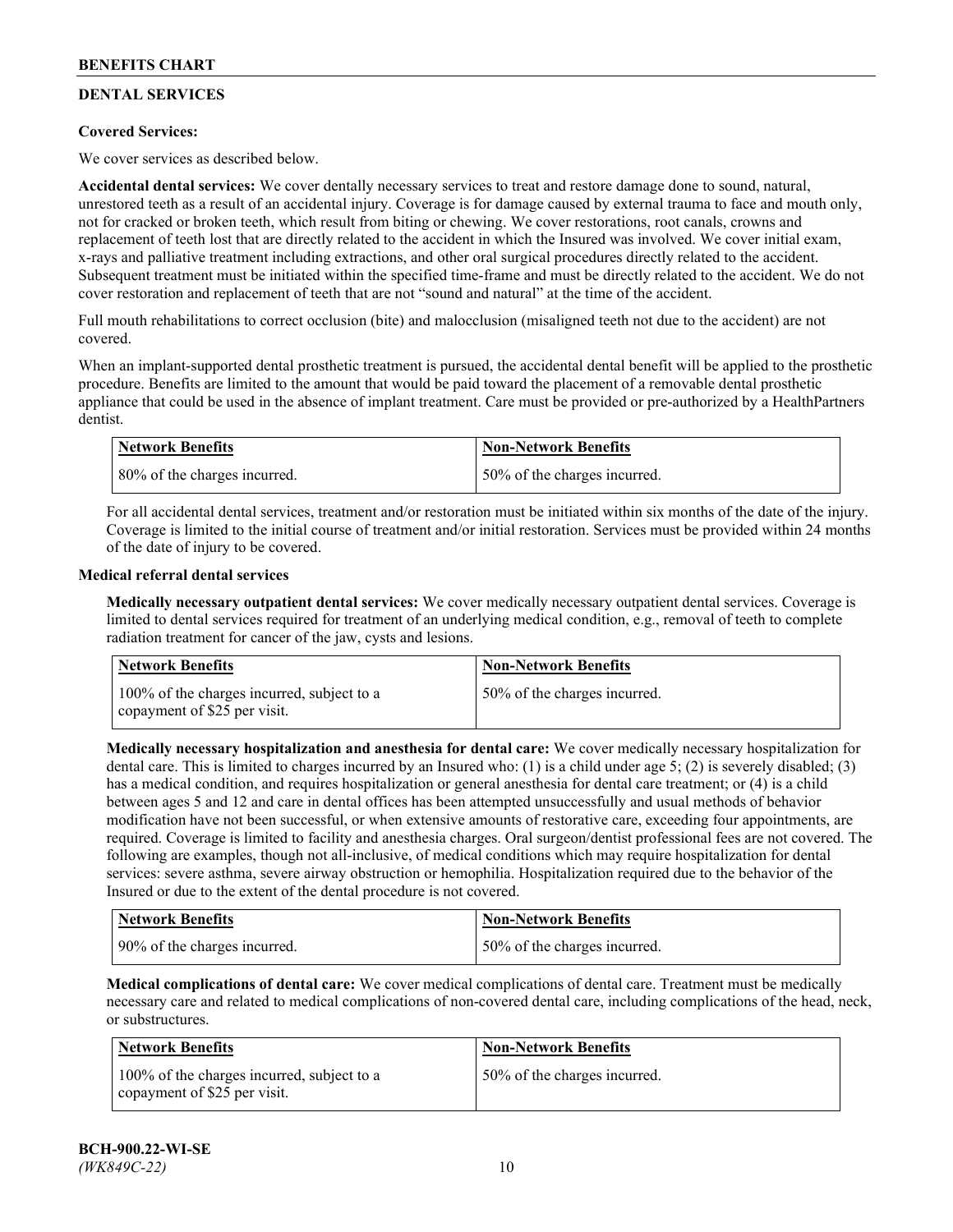**Oral surgery:** We cover oral surgery. Coverage is limited to treatment of medical conditions requiring oral surgery, such as treatment of oral neoplasm, non-dental cysts, fracture of the jaws, trauma of the mouth and jaws, and any other oral surgery procedures provided as medically necessary dental services.

| <b>Network Benefits</b>                                                    | <b>Non-Network Benefits</b>  |
|----------------------------------------------------------------------------|------------------------------|
| 100% of the charges incurred, subject to a<br>copayment of \$25 per visit. | 50% of the charges incurred. |

**Treatment of cleft lip and cleft palate:** We cover treatment of cleft lip and cleft palate of a dependent child, including orthodontic treatment and oral surgery directly related to the cleft. Dental services which are not required for the treatment of cleft lip or cleft palate are not covered. If a dependent child covered under the Certificate and Benefits Chart is also covered under a dental plan which includes orthodontic services, that dental plan shall be considered primary for the necessary orthodontic services. Oral appliances are subject to the same copayment, conditions and limitations as durable medical equipment.

| Coverage level is same as corresponding Network<br>Coverage level is same as corresponding<br>Non-Network Benefits, depending on type of service<br>Benefits, depending on type of service provided, such<br>as Office Visits for Illness or Injury, Inpatient or<br>provided, such as Office Visits for Illness or Injury,<br>Inpatient or Outpatient Hospital Services.<br>Outpatient Hospital Services. |  |
|------------------------------------------------------------------------------------------------------------------------------------------------------------------------------------------------------------------------------------------------------------------------------------------------------------------------------------------------------------------------------------------------------------|--|

**Treatment of temporomandibular disorder (TMD) and craniomandibular disorder (CMD):** We cover diagnostic procedures, surgical treatment and non-surgical treatment (including intraoral splint therapy devices) for temporomandibular disorder (TMD) and craniomandibular disorder (CMD), which is medically necessary care. Dental services which are not required to directly treat TMD or CMD are not covered.

| <b>Network Benefits</b>                                                    | <b>Non-Network Benefits</b>  |
|----------------------------------------------------------------------------|------------------------------|
| 100% of the charges incurred, subject to a<br>copayment of \$25 per visit. | 50% of the charges incurred. |

## **Not Covered:**

- Dental treatment, procedures or services not listed in this Benefits Chart.
- Accident-related dental services if treatment is: (1) provided to teeth which are not sound and natural; (2) to teeth which have been restored; (3) initiated beyond six months from the date of the injury; (4) received beyond the initial treatment or restoration; or (5) received beyond 24 months from the date of injury.
- Oral surgery to remove wisdom teeth.
- Orthognathic treatment or procedures and all related services.
- See "Services Not Covered" in the Certificate.

## **DIABETES AND HYPERTENSION DISEASE MANAGEMENT PROGRAM**

#### **Covered Services:**

If you meet criteria for coverage, you may qualify for the Diabetes and/or Hypertension Disease Management Program.

The program covers group health coaching which focuses on weight loss, exercise, behavior modification and health education through Omada Health.

| <b>Network Benefits</b>       | <b>Non-Network Benefits</b> |
|-------------------------------|-----------------------------|
| 100% of the charges incurred. | Not applicable.             |

#### **Not Covered:**

See "Services Not Covered" in the Certificate.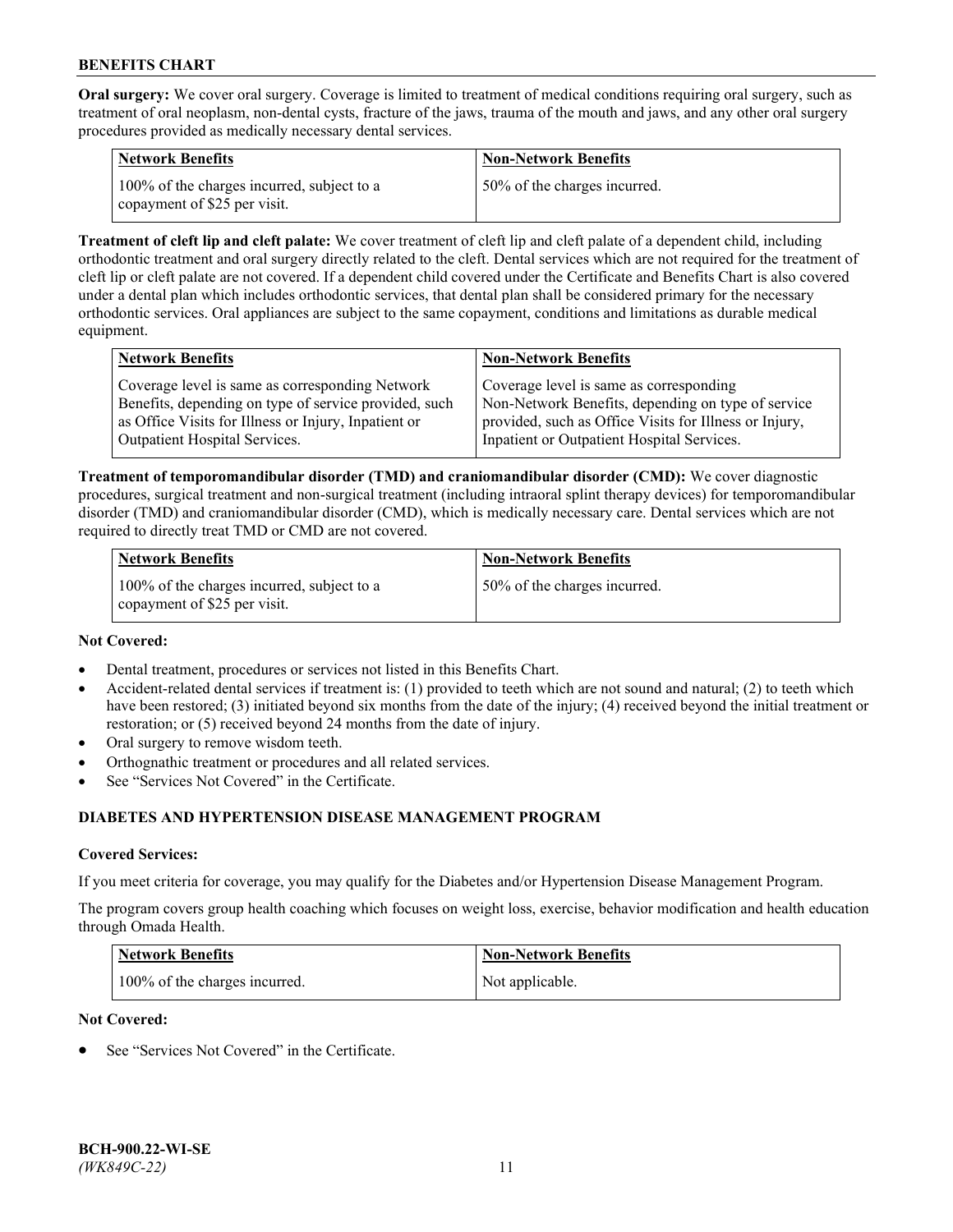# **DIABETIC EQUIPMENT AND SUPPLIES**

#### **Covered Services:**

We cover physician prescribed medically appropriate and necessary drugs and supplies used in the management and treatment of diabetes for Insureds with gestational, Type I or Type II diabetes including durable diabetic equipment and disposable supplies, as described below.

Certain items are only covered if your condition meets our coverage criteria and obtained through an authorized vendor. For more information on what we cover and any prior authorization requirements, call Member Services or log on to your "*my*HealthPartners" account at [healthpartners.com.](http://www.healthpartners.com/)

Insulin and medications for diabetes are covered as outpatient drugs under the "Prescription Drug Services" section.

**Pumps and pump supplies.** These include diabetic insulin pumps, diabetic infusion pumps and infusion pump supplies such as infusion sets, tubing, connectors and syringe reservoirs.

| <b>Network Benefits</b>                                                                | <b>Non-Network Benefits</b>  |
|----------------------------------------------------------------------------------------|------------------------------|
| Pumps received at a pharmacy:<br>90% of the charges incurred.                          | 50% of the charges incurred. |
| Pumps received from a non-pharmacy<br>approved vendor:<br>90% of the charges incurred. |                              |

#### **All other durable equipment and diabetic supplies**

Durable Diabetic Equipment and Supplies. These include continuous glucose monitoring system (CGMS), transmitter, sensors and receivers, diabetic blood glucose monitors and control/calibrating solutions (for checking accuracy or testing equipment and test strips).

Disposable Diabetic Supplies. These are one-time use supplies, including syringes, lancets, lancet devices, blood and urine ketone test strips, and needles.

Certain diabetic supplies and equipment must be purchased at a pharmacy.

| <b>Network Benefits</b>                                                                                              | <b>Non-Network Benefits</b>  |
|----------------------------------------------------------------------------------------------------------------------|------------------------------|
| If received through a pharmacy:<br>90% of the charges incurred.                                                      | 50% of the charges incurred. |
| If received through a non-pharmacy provider:<br>90% of the charges incurred if purchased from an<br>approved vendor. |                              |

#### **Limitations:**

- No more than a 93-day supply of diabetic supplies are covered and dispensed at a time.
- We require that certain diabetic supplies and equipment be purchased at a pharmacy.
- Diabetic supplies and equipment are limited to certain models and brands.
- Durable medical equipment and supplies must be obtained from or repaired by approved vendors.
- Covered services and supplies are based on established medical policies which are subject to periodic review and modification by the medical directors. Our coverage policy for diabetic supplies includes information on our required models and brands. These medical policies (medical coverage criteria) are available by calling Member Services, or logging on to your "myHealthPartners" account at [healthpartners.com.](http://www.healthpartners.com/)

## **Not Covered:**

- Replacement or repair of any covered items, if the items are (i) damaged or destroyed by misuse, abuse or carelessness, (ii) lost; or (iii) stolen.
- Duplicate or similar items.
- Labor and related charges for repair of any covered items which are more than the cost of replacement by an approved vendor.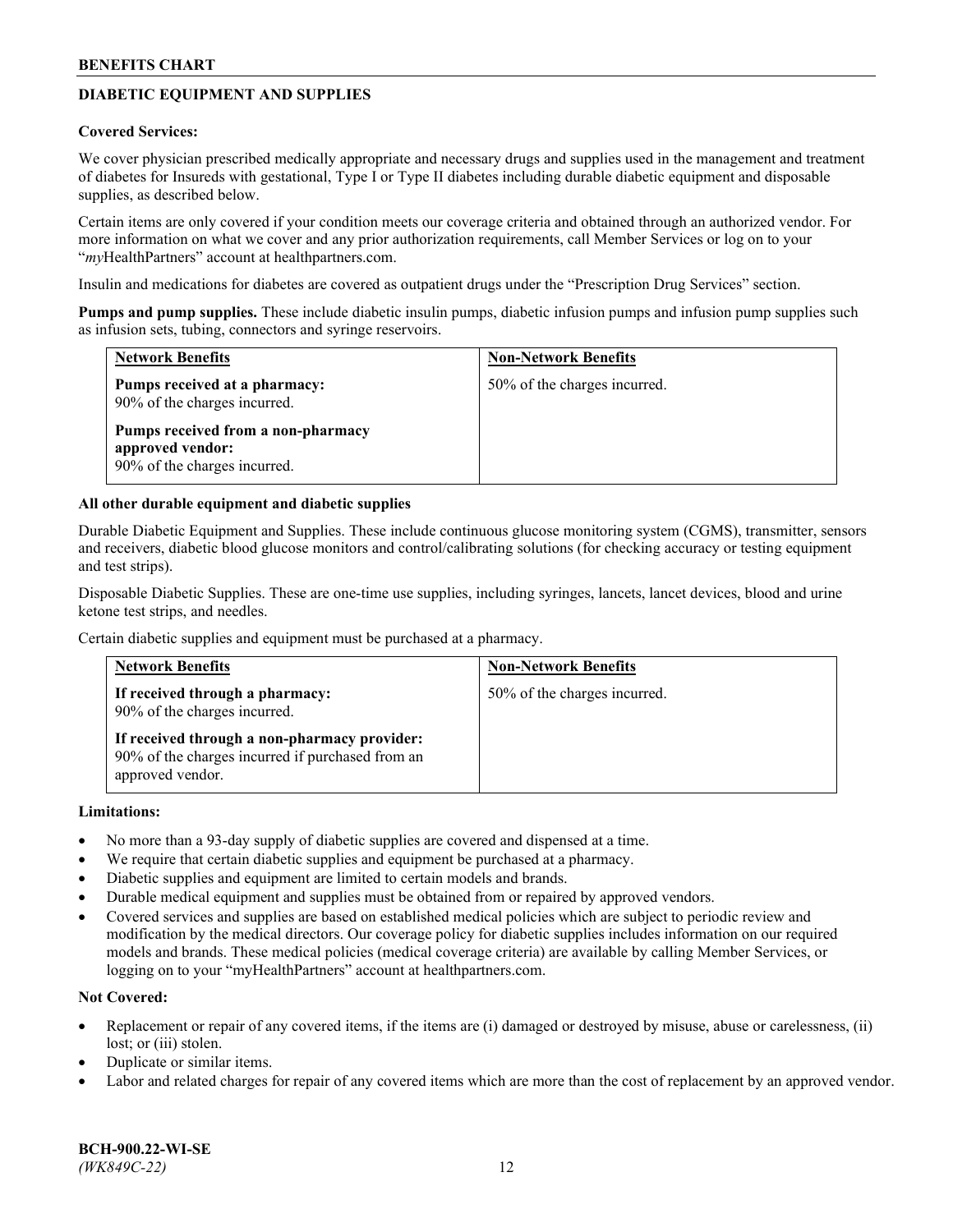- Batteries for monitors and equipment.
- Sales tax, mailing, delivery charges, service call charges.
- See "Services Not Covered" in the Certificate.

# **DIAGNOSTIC IMAGING SERVICES**

#### **Covered Services:**

We cover diagnostic imaging, when ordered by a provider and provided in a clinic or outpatient hospital facility.

For Network Benefits, non-emergent, scheduled outpatient Magnetic Resonance Imaging (MRI) and Computed Tomography (CT) must be provided at a designated facility. Your physician or facility will obtain or verify prior authorization for these services, as needed.

We cover services provided in a clinic or outpatient hospital facility. To see the benefit level for inpatient hospital or skilled nursing facility services, see benefits under "Inpatient Hospital and Skilled Nursing Facility Services".

#### **Outpatient magnetic resonance imaging (MRI) and computed tomography (CT)**

| <b>Network Benefits</b>      | <b>Non-Network Benefits</b>  |
|------------------------------|------------------------------|
| 90% of the charges incurred. | 50% of the charges incurred. |

#### **All other outpatient diagnostic imaging services**

#### **Services for illness or injury**

| <b>Network Benefits</b>      | <b>Non-Network Benefits</b>   |
|------------------------------|-------------------------------|
| 90% of the charges incurred. | 150% of the charges incurred. |

#### **Preventive services (MRI/CT procedures are not considered preventive)**

Diagnostic imaging services associated with preventive services are covered at the benefit level shown in the "Preventive Services" section of this Benefits Chart.

#### **Not Covered:**

See "Services Not Covered" in the Certificate.

# **DURABLE MEDICAL EQUIPMENT, PROSTHETICS, ORTHOTICS AND SUPPLIES**

#### **Covered Services:**

We cover equipment and services, as described below.

We cover durable medical equipment and services, prosthetics, orthotics and supplies, subject to the limitations below, including certain disposable supplies and enteral feedings.

We cover external hearing aids, cochlear implants, and related treatment prescribed by a physician or by a licensed audiologist for Insureds under 18 years of age who have hearing loss.

We also cover basic hearing aids for Insureds age 18 or older for the correction of a hearing impairment.

Osseointegrated or bone-anchored hearing aids are only covered for Insureds who have hearing loss that is not correctable by any other procedure.

Hearing aids are limited to one basic, standard hearing aid for each ear every three years.

A basic hearing aid is defined as a hearing device that consists of a microphone, amplifier, volume control, battery and receiver, which is up to date using the latest technology. It does not include upgrades above and beyond the functionality of a basic hearing aid, including, but not limited to, hearing improvements for group settings, background noise, Bluetooth/remote control functionality, or extended warranties. Charges for upgrades above the cost of a basic, standard hearing aid are not covered.

Diabetic equipment and supplies are covered under the "Diabetic Equipment and Supplies" section.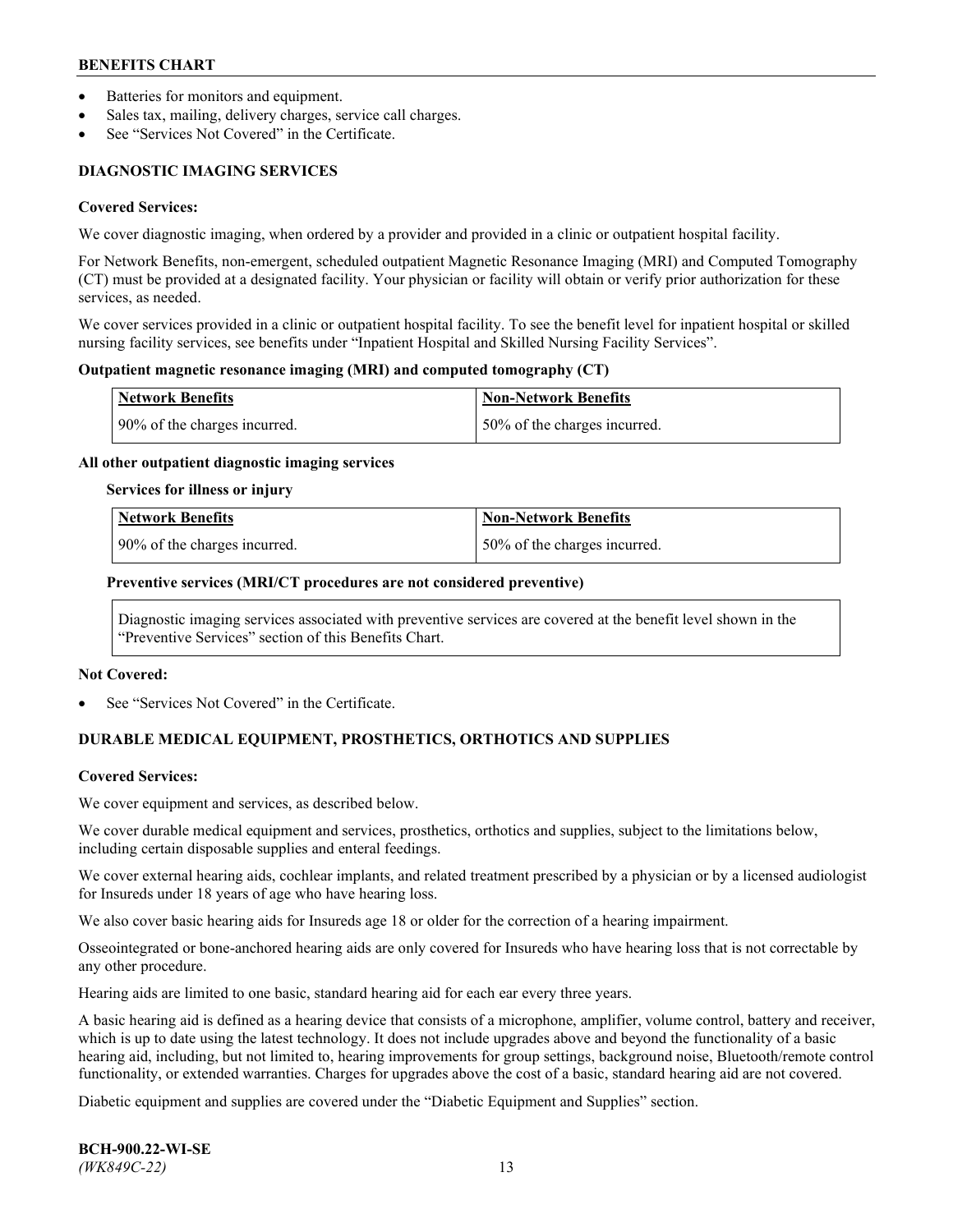# **Special dietary treatment for phenylketonuria (PKU) if it meets our medical coverage criteria**

| <b>Network Benefits</b>      | <b>Non-Network Benefits</b>  |
|------------------------------|------------------------------|
| 90% of the charges incurred. | 50% of the charges incurred. |

## **Oral amino acid based elemental formula if it meets our medical coverage criteria**

| Network Benefits             | Non-Network Benefits         |
|------------------------------|------------------------------|
| 90% of the charges incurred. | 50% of the charges incurred. |

## **All other durable medical equipment, prosthetics, orthotics and supplies**

| <b>Network Benefits</b>      | <b>Non-Network Benefits</b>  |
|------------------------------|------------------------------|
| 90% of the charges incurred. | 50% of the charges incurred. |

# **Limitations:**

Coverage of durable medical equipment is limited by the following:

- Payment will not exceed the cost of an alternate piece of equipment or service that is effective and medically necessary.
- For prosthetic benefits, other than oral appliances for cleft lip and cleft palate, payment will not exceed the cost of an alternate piece of equipment or service that is effective, medically necessary and enables Insureds to conduct standard activities of daily living.
- We reserve the right to determine if an item will be approved for rental vs. purchase.
- Durable medical equipment and supplies must be obtained from or repaired by approved vendors.
- Covered services and supplies are based on established medical policies which are subject to periodic review and modification by the medical or dental directors. Our medical policy for diabetic supplies includes information on our required models and brands. These medical policies (medical coverage criteria) are available by calling Member Services, or logging on to your "*my*HealthPartners" account a[t healthpartners.com.](http://www.healthpartners.com/)

# **Not Covered:**

Items which are not eligible for coverage include, but are not limited to:

- Replacement or repair of any covered items, if the items are (i) damaged or destroyed by misuse, abuse or carelessness, (ii) lost; or (iii) stolen.
- Duplicate or similar items.
- Labor and related charges for repair of any covered items which are more than the cost of replacement by an approved vendor.
- Sales tax, mailing, delivery charges, service call charges.
- Items which are primarily educational in nature or for hygiene, vocation, comfort, convenience or recreation.
- Communication aids or devices: equipment to create, replace or augment communication abilities including, but not limited to, speech processors, receivers, communication boards, or computer or electronic assisted communication.
- Implantable and osseointegrated or bone-anchored hearing aids and their fitting, except as specifically described in this Benefits Chart. This exclusion does not apply to cochlear implants.
- Eyeglasses, contact lenses and their fitting, measurement and adjustment, except as specifically described in this Benefits Chart.
- Hair prostheses (wigs).
- Household equipment which primarily has customary uses other than medical, such as, but not limited to, exercise cycles, air purifiers, central or unit air conditioners, water purifiers, non-allergenic pillows, mattresses or waterbeds.
- Household fixtures including, but not limited to, escalators or elevators, ramps, swimming pools and saunas.
- Modifications to the structure of the home including, but not limited to, wiring, plumbing or charges for installation of equipment.
- Vehicle, car or van modifications including, but not limited to, hand brakes, hydraulic lifts and car carrier.
- Rental equipment while owned equipment is being repaired by non-contracted vendors, beyond one month rental of medically necessary equipment.
- Other equipment and supplies, including but not limited to assistive devices, that we determine are not eligible for coverage.
- See "Services Not Covered" in the Certificate.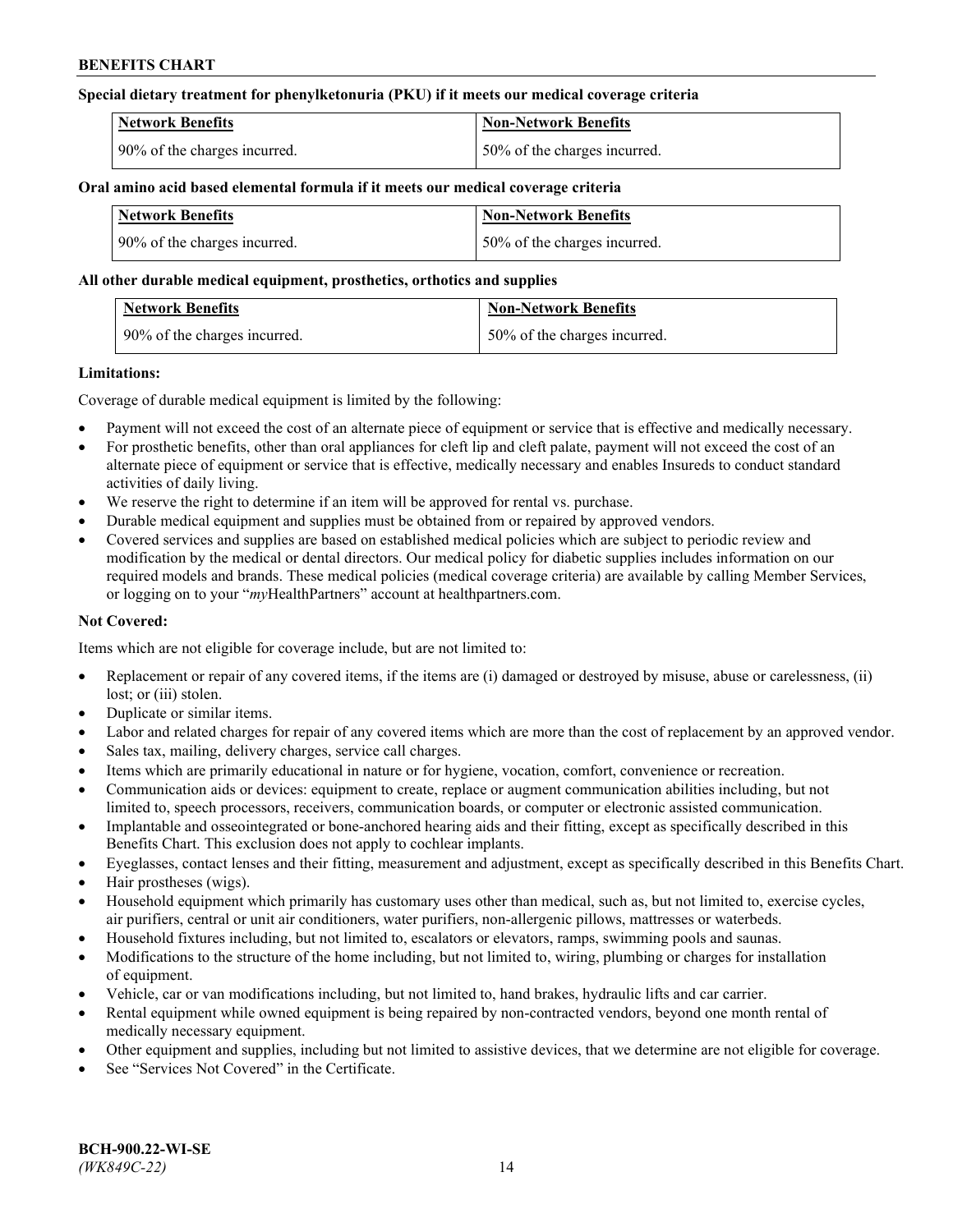# **EMERGENCY AND URGENTLY NEEDED CARE SERVICES**

#### **Covered Services:**

We cover services for emergency care and urgently needed care if the services are otherwise eligible for coverage under the Certificate.

**Urgently needed care.** These are services to treat an unforeseen illness or injury that:

- are required in order to prevent a serious deterioration in your health; and
- cannot be delayed until the next available clinic or office hours.

| <b>Network Benefits</b>                                                    | <b>Non-Network Benefits</b> |
|----------------------------------------------------------------------------|-----------------------------|
| 100% of the charges incurred, subject to a<br>copayment of \$25 per visit. | See Network Benefits.       |

**Emergency care.** These are services to treat:

- the sudden, unexpected onset of illness or injury which, if left untreated or unattended until the next available clinic or office hours, would result in hospitalization; or
- a condition requiring professional health services immediately necessary to preserve life or stabilize health.

Emergency care includes emergency services as defined in Division BB, Title I, Section 102 of the Consolidated Appropriations Act of 2021.

When reviewing claims for coverage of emergency services, our medical director will take into consideration a reasonable layperson's belief that the circumstances required immediate medical care that could not wait until the next working day or next available clinic appointment.

#### **Emergency care in a hospital emergency room, including professional services of a physician**

| <b>Network Benefits</b>                                                                   | <b>Non-Network Benefits</b> |
|-------------------------------------------------------------------------------------------|-----------------------------|
| 100% of the charges incurred, subject to a<br>copayment of \$200 per visit.               | See Network Benefits.       |
| Emergency room copayment is waived if admitted for<br>the same condition within 24 hours. |                             |

#### **Inpatient emergency care in a hospital**

| <b>Network Benefits</b>      | Non-Network Benefits  |
|------------------------------|-----------------------|
| 90% of the charges incurred. | See Network Benefits. |

#### **Not Covered:**

See "Services Not Covered" in the Certificate.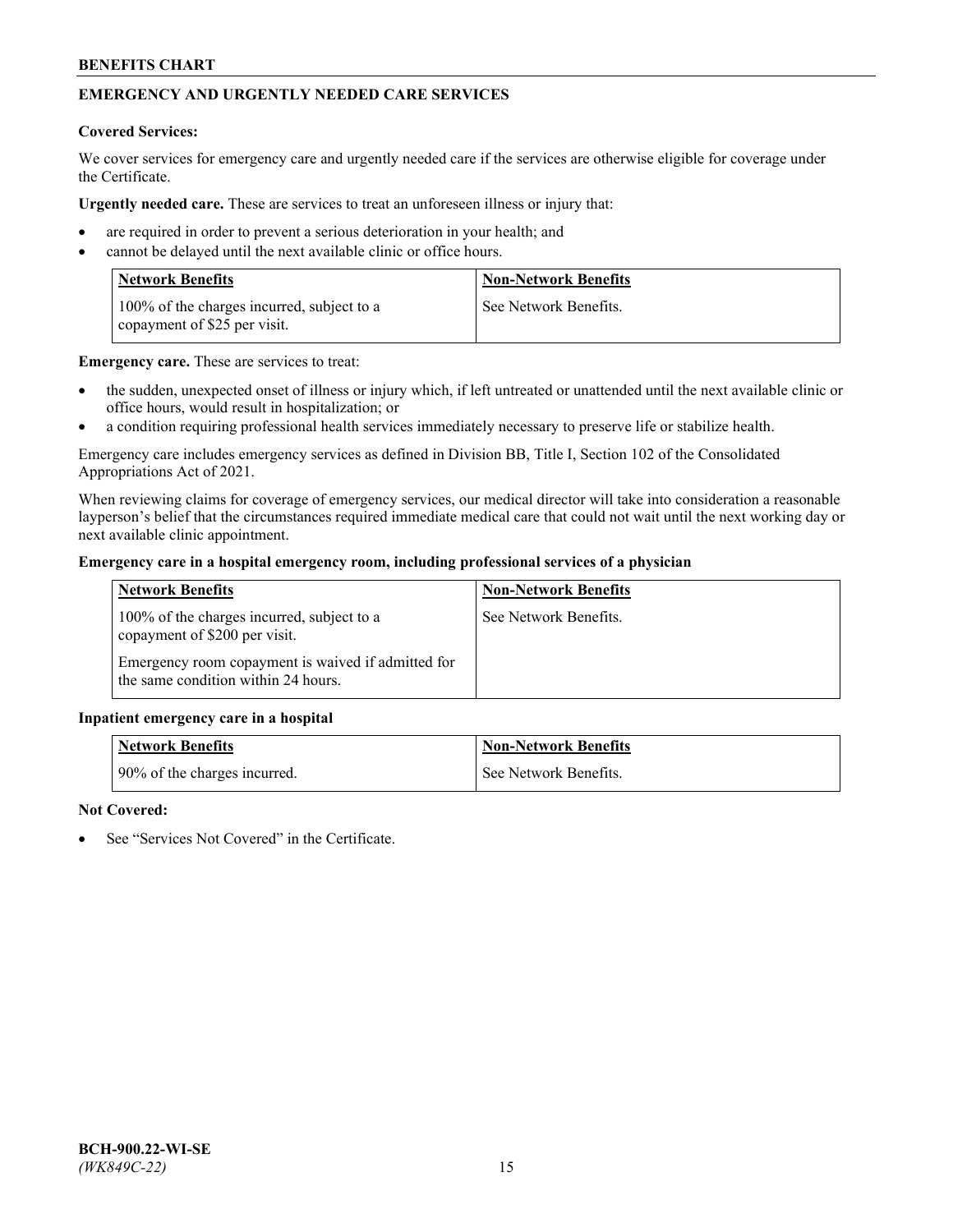# **GENE THERAPY**

# **Covered Services:**

We cover gene therapy treatment if it meets our medical coverage criteria.

| <b>Network Benefits</b>                                                                                                                                                                                 | <b>Non-Network Benefits</b> |
|---------------------------------------------------------------------------------------------------------------------------------------------------------------------------------------------------------|-----------------------------|
| Coverage level is same as corresponding Network<br>Benefits, depending on type of service provided such as<br>Office Visits for Illness or Injury, Inpatient or<br><b>Outpatient Hospital Services.</b> | No coverage.                |

## **Limitations:**

- Gene therapy must be provided by a designated provider.
- Specific types of gene therapy are limited to therapies and conditions specified in our medical coverage criteria.

## **Not Covered:**

See "Services Not Covered" in the Certificate.

# **HEALTH EDUCATION**

#### **Covered Services:**

We cover education for preventive services and education for the management of chronic health problems (such as diabetes).

| <b>Network Benefits</b>       | Non-Network Benefits         |
|-------------------------------|------------------------------|
| 100% of the charges incurred. | 50% of the charges incurred. |

## **Not Covered:**

See "Services Not Covered" in the Certificate.

## **HOME-BASED COMPREHENSIVE HEALTH RISK ASSESSMENT**

## **Covered Services:**

If you meet our criteria for coverage, you may qualify for our home-based comprehensive health risk assessment program. The program covers a health assessment with a designated nurse practitioner.

| <b>Network Benefits</b>       | <b>Non-Network Benefits</b> |
|-------------------------------|-----------------------------|
| 100% of the charges incurred. | No coverage.                |

## **Not Covered:**

See "Services Not Covered" in the Certificate.

## **HOME HEALTH SERVICES**

## **Covered Services:**

We cover skilled nursing services, physical therapy, occupational therapy, speech therapy, respiratory therapy and other therapeutic services, non-routine prenatal and postnatal services, routine postnatal well child visits as described in our medical coverage criteria, phototherapy services for newborns, home health aide services and other eligible home health services when provided in your home, if you are homebound (i.e., unable to leave home without considerable effort due to a medical condition). Lack of transportation does not constitute homebound status. For phototherapy services for newborns and high risk prenatal services, supplies and equipment are included.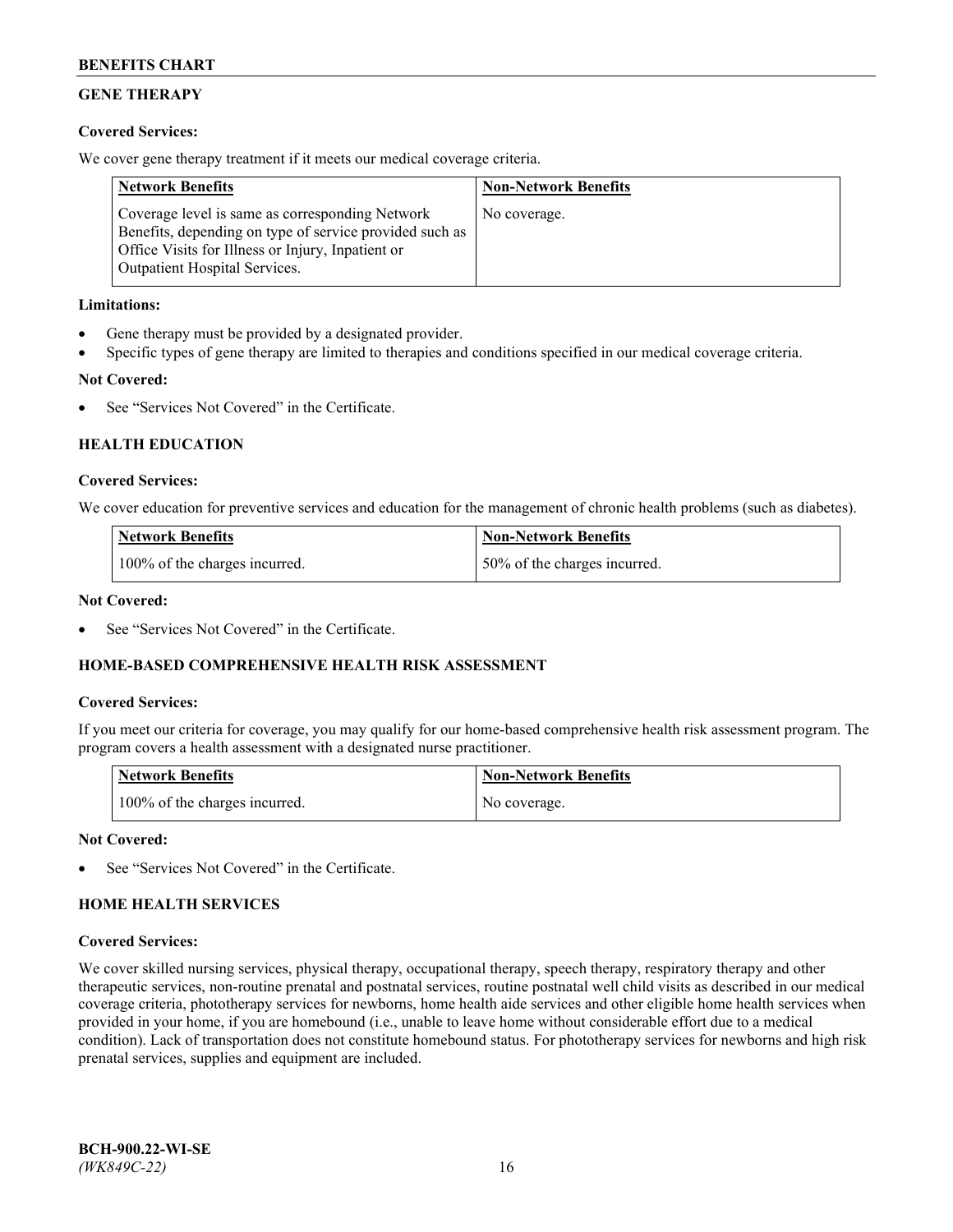We cover total parenteral nutrition/intravenous ("TPN/IV") therapy, equipment, supplies and drugs in connection with IV therapy. IV line care kits are covered under Durable Medical Equipment.

We cover palliative care benefits. Palliative care includes symptom management, education and establishing goals of care. We waive the requirement that you be homebound for a limited number of home visits for palliative care (as shown in this Benefits Chart), if you have a life-threatening, non-curable condition which has a prognosis of survival of two years or less. Additional palliative care visits are eligible under the home health services benefit if you are homebound and meet all other requirements defined in this section.

You do not need to be homebound to receive total parenteral nutrition/intravenous ("TPN/IV") therapy.

Home health services are eligible and covered only when:

- medically necessary; and
- provided as rehabilitative care, terminal care or maternity care; and
- ordered by a physician, and included in the written home care plan.

#### **Physical therapy, occupational therapy, speech therapy, respiratory therapy, home health aide services and palliative care**

| Network Benefits                                                           | <b>Non-Network Benefits</b>  |
|----------------------------------------------------------------------------|------------------------------|
| 100% of the charges incurred, subject to a<br>copayment of \$25 per visit. | 50% of the charges incurred. |

If more than one home health visit occurs in a day, a separate copayment applies to each. For example, if an occupational therapist and a physical therapist visit an Insured in the same day, a separate copayment will be charged for each visit.

#### **TPN/IV therapy, skilled nursing services, non-routine prenatal/postnatal services, and phototherapy**

| <b>Network Benefits</b>       | <b>Non-Network Benefits</b>  |
|-------------------------------|------------------------------|
| 100% of the charges incurred. | 50% of the charges incurred. |

Each 24-hour visit (or shifts up to 24-hour visits) equals one visit and counts toward the Maximum visits for all other services shown below. Any visit that lasts less than 24 hours regardless of the length of the visit, will count as one visit toward the Maximum visits for all other services shown below. All visits must be medically necessary and benefit eligible.

#### **Routine postnatal well child visit**

| <b>Network Benefits</b>       | <b>Non-Network Benefits</b>  |
|-------------------------------|------------------------------|
| 100% of the charges incurred. | 50% of the charges incurred. |

#### **Maximum visits for palliative care**

If you are eligible to receive palliative care in the home and you are not homebound, there is a maximum of 12 visits per calendar year.

#### **Maximum visits for all services other than palliative care**

| <b>Network Benefits</b>      | Non-Network Benefits         |
|------------------------------|------------------------------|
| 60 visits per calendar year. | 30 visits per calendar year. |

Each visit provided under the Network Benefits and Non-Network Benefits counts toward the maximums shown under both Maximum visits sections. The routine postnatal well child visits do not count toward the visit limit.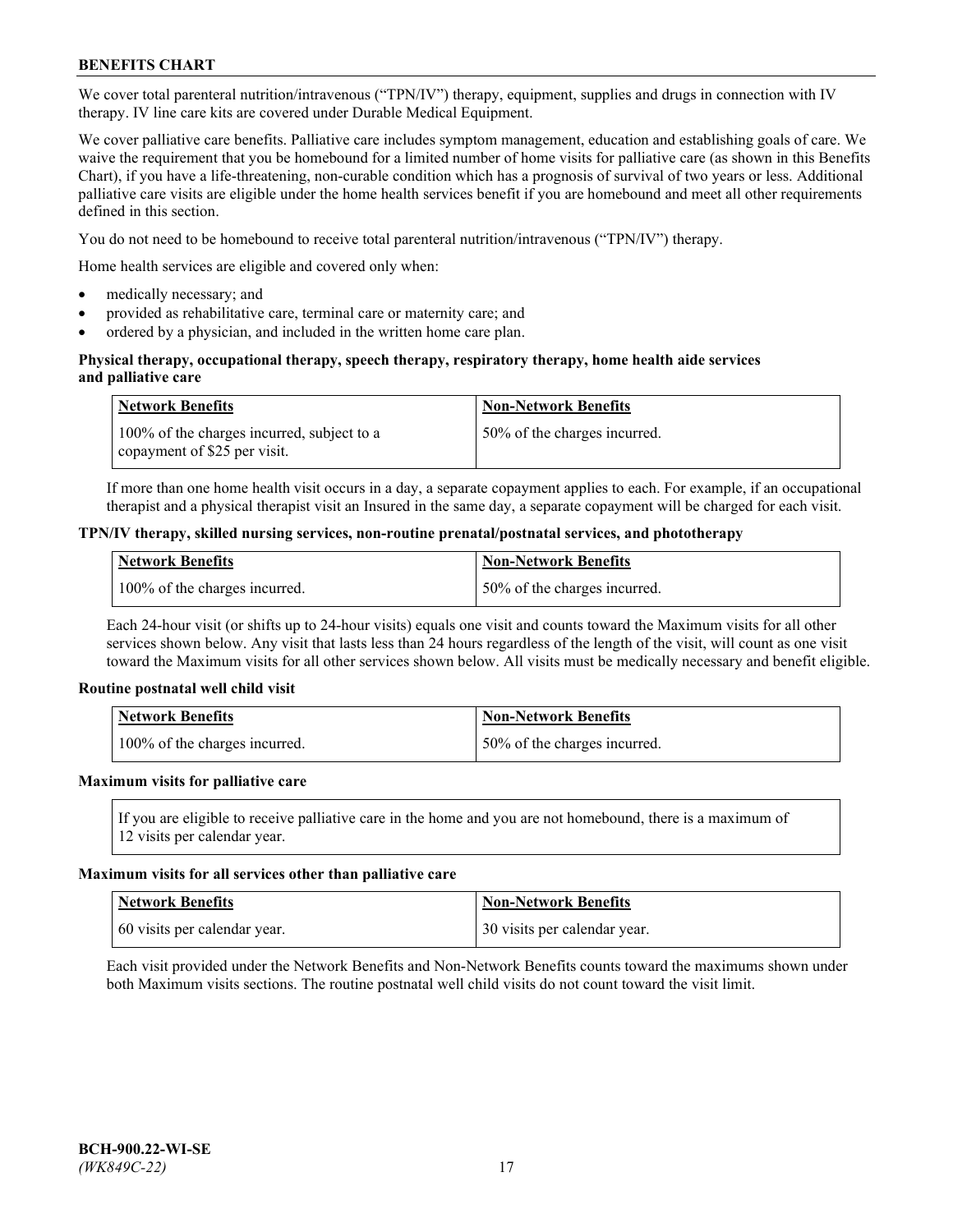#### **Limitations:**

- Home health services are not provided as a substitute for a primary caregiver in the home or as relief (respite) for a primary caregiver in the home. We will not reimburse family members or residents in your home for the above services.
- A service shall not be considered a skilled nursing service merely because it is performed by, or under the direct supervision of, a licensed nurse. Where a service (such as tracheotomy suctioning or ventilator monitoring) or like services, can be safely and effectively performed by a non-medical person (or self-administered), without the direct supervision of a licensed nurse, the service shall not be regarded as a skilled nursing service, whether or not a skilled nurse actually provides the service. The unavailability of a competent person to provide a non-skilled service shall not make it a skilled service when a skilled nurse provides it. Only the skilled nursing component of so-called "blended" services (i.e. services which include skilled and non-skilled components) are covered under this Benefits Chart.

## **Not Covered:**

- Financial or legal counseling services.
- Housekeeping or meal services in your home.
- Private duty nursing services.
- Services provided by a family member or enrollee, or a resident in the enrollee's home.
- Vocational rehabilitation and recreational or educational therapy. Recreation therapy is therapy provided solely for the purpose of recreation, including, but not limited to: (a) requests for physical therapy or occupational therapy to improve athletic ability, and (b) braces or guards to prevent sports injuries.
- See "Services Not Covered" in the Certificate.

# **HOME HOSPICE SERVICES**

## **Applicable Definitions:**

**Part-time.** This is up to two hours of service per day, more than two hours is considered continuous care.

**Continuous Care.** This is from two to twelve hours of service per day provided by a registered nurse, licensed practical nurse, or home health aide, during a period of crisis in order to maintain a terminally ill patient at home.

**Appropriate Facility.** This is a nursing home, hospice residence, or other inpatient facility.

**Custodial Care Related to Hospice Services.** This means providing assistance in the activities of daily living and the care needed by a terminally ill patient which can be provided by primary caregiver (i.e., family member or friend) who is responsible for the patient's home care.

## **Covered Services:**

**Home hospice program.** We cover the services described below if you are terminally ill and accepted as a home hospice program participant. You must meet the eligibility requirements of the program, and elect to receive services through the home hospice program. The services will be provided in your home, with inpatient care available when medically necessary as described below. If you elect to receive hospice services, you do so in lieu of curative treatment for your terminal illness for the period you are enrolled in the home hospice program.

**Eligibility:** In order to be eligible to be enrolled in the home hospice program, you must: (1) be a terminally ill patient (prognosis of six months or less); (2) have chosen a palliative treatment focus (i.e., emphasizing comfort and supportive services rather than treatment attempting to cure the disease or condition); and (3) continue to meet the terminally ill prognosis as reviewed by our medical director or his or her designee over the course of care. You may withdraw from the home hospice program at any time.

**Eligible services:** Hospice services include the following services provided in accordance with an approved hospice treatment plan.

- Home health services:
	- o Part-time care provided in your home by an interdisciplinary hospice team (which may include a physician, nurse, social worker, and spiritual counselor) and medically necessary home health services are covered.
	- o One or more periods of continuous care in your home or in a setting which provides day care for pain or symptom management, when medically necessary, will be covered.
- Inpatient services: We cover medically necessary inpatient services.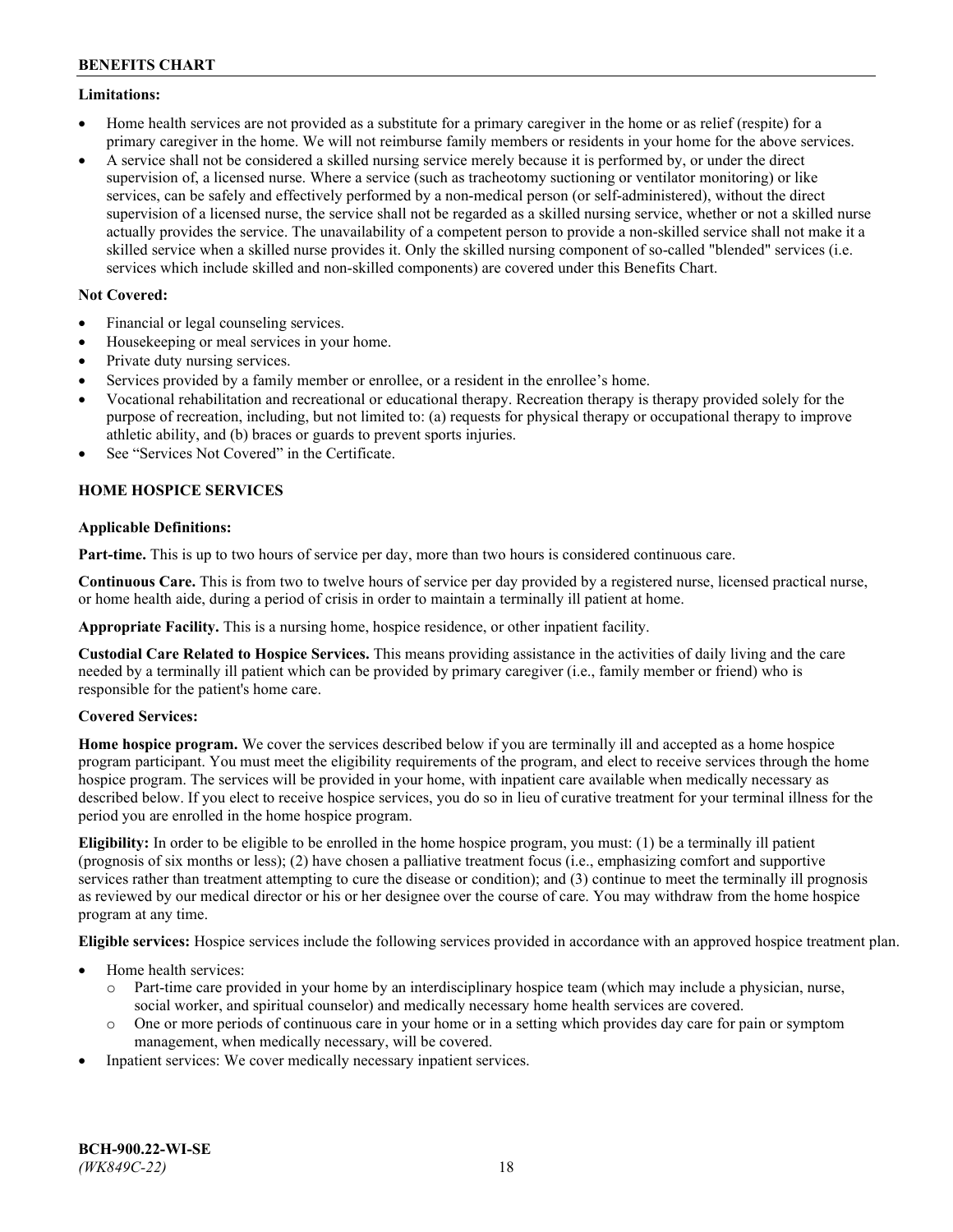- Other services:
	- Respite care is covered for care in your home or in an appropriate facility, to give your primary caregivers (i.e., family members or friends) rest and/or relief when necessary in order to maintain a terminally ill patient at home.
	- o Medically necessary medications for pain and symptom management.
	- o Semi-electric hospital beds and other durable medical equipment are covered.
	- Emergency and non-emergency care is covered.

| <b>Network Benefits</b>       | Non-Network Benefits         |
|-------------------------------|------------------------------|
| 100% of the charges incurred. | 50% of the charges incurred. |

Respite care is limited to 5 days per episode, and respite care and continuous care combined are limited to 30 days.

#### **Not Covered:**

- Financial or legal counseling services.
- Housekeeping or meal services in your home.
- Custodial or maintenance care related to hospice services, whether provided in the home or in a nursing home.
- Any service not specifically described as covered services under this home hospice services benefits.
- Any services provided by members of your family or residents in your home.
- See "Services Not Covered" in the Certificate.

## **HOSPITAL AND SKILLED NURSING FACILITY SERVICES**

#### **Covered Services:**

We cover services as described below.

# **Medical or surgical hospital services**

**Inpatient hospital services:** We cover the following medical or surgical services, for the treatment of acute illness or injury, which require the level of care only provided in an acute care facility. These services must be authorized by a physician.

Inpatient hospital services include: room and board; the use of operating or maternity delivery rooms; intensive care facilities; newborn nursery facilities; general nursing care, anesthesia, laboratory and diagnostic imaging services, radiation therapy, physical therapy, prescription drugs or other medications administered during treatment, blood and blood products (unless replaced), and blood derivatives, and other diagnostic or treatment related hospital services; physician and other professional medical and surgical services provided while in the hospital, including gender confirmation surgery that meets medical coverage criteria.

We cover, following a vaginal delivery, a minimum of 48 hours of inpatient care for the mother and newborn child. We cover, following a caesarean section delivery, a minimum of 96 hours of inpatient care for the mother and newborn child.

Group health plans and health insurance issuers generally may not, under Federal law, restrict benefits for any hospital length of stay in connection with childbirth for the mother of newborn child to less than 48 hours following a vaginal delivery, or less than 96 hours following a caesarean section. However, Federal law generally does not prohibit the mother's or newborn's attending provider, after consulting with the mother, from discharging the mother or her newborn earlier than 48 hours (or 96 hours as applicable). In any case plans and issuers may not, under Federal law, require that a provider obtain authorization from the plan or the insurance issuer for prescribing a length of stay not in excess of 48 hours (or 96 hours).

| <b>Network Benefits</b>        | <b>Non-Network Benefits</b>  |
|--------------------------------|------------------------------|
| 1 90% of the charges incurred. | 50% of the charges incurred. |

Each Insured's admission or confinement, including that of a newborn child, is separate and distinct from the admission or confinement of any other Insured.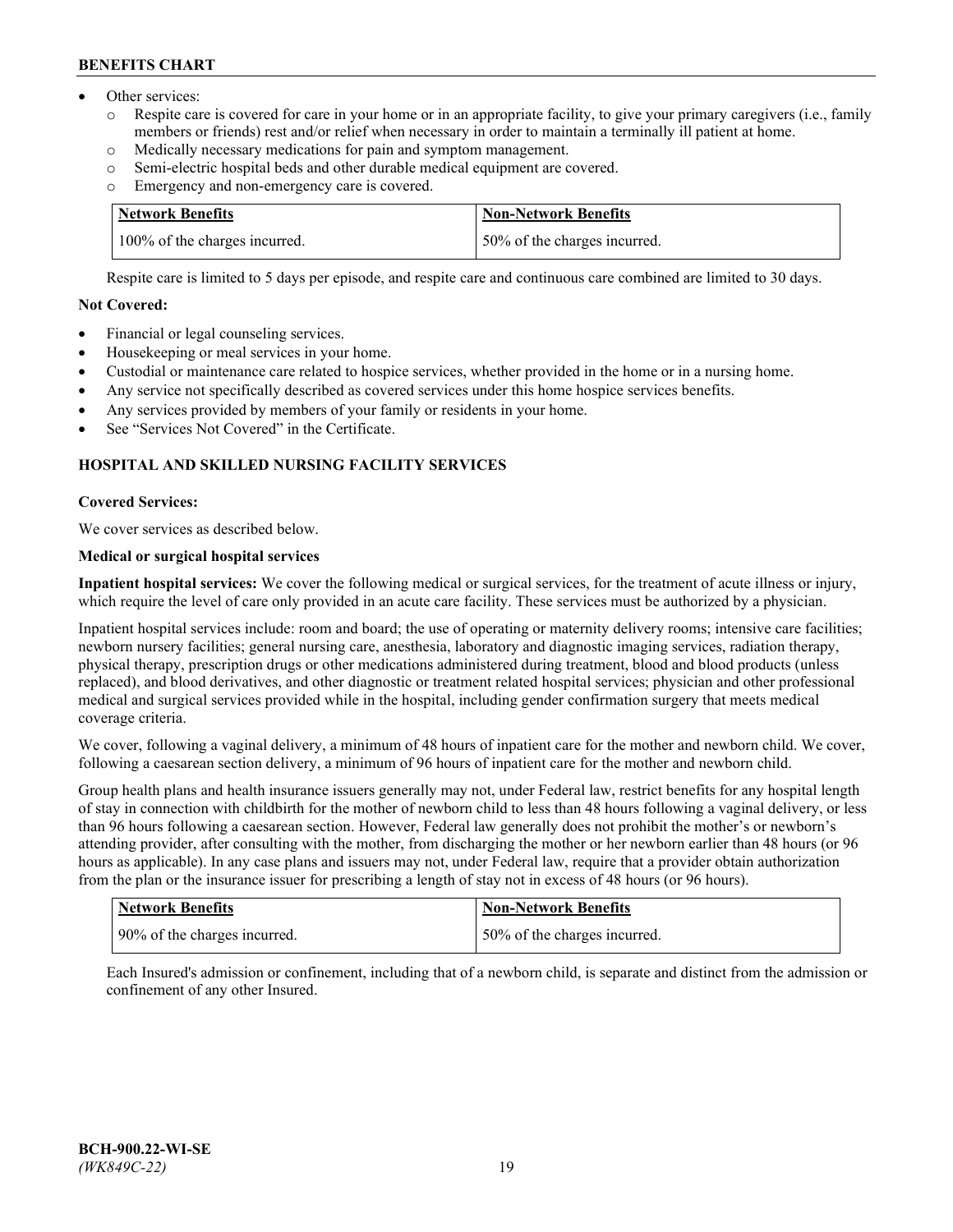**Outpatient hospital, ambulatory care or surgical facility services:** We cover the following medical and surgical services, for diagnosis or treatment of illness or injury on an outpatient basis. These services must be authorized by a physician.

Outpatient services include: use of operating rooms, maternity delivery rooms or other outpatient departments, rooms or facilities; and the following outpatient services: general nursing care, anesthesia, laboratory and diagnostic imaging services, radiation therapy, physical therapy, drugs administered during treatment, blood and blood products (unless replaced), and blood derivatives, and other diagnostic or treatment related outpatient services; physician and other professional medical and surgical services provided while an outpatient, including colonoscopies (starting at age 50, or under age 50 for people at high risk of colorectal cancer), and gender confirmation surgery that meets medical coverage criteria.

For Network Benefits, non-emergent, scheduled outpatient Magnetic Resonance Imaging (MRI) and Computed Tomography (CT) must be provided at a designated facility. Your physician or facility will obtain or verify prior authorization for these services, as needed.

To see the benefit level for diagnostic imaging services, laboratory services and physical therapy, see benefits under Diagnostic Imaging Services, Laboratory Services and Physical Therapy in this Benefits Chart.

| <b>Network Benefits</b>      | <b>Non-Network Benefits</b>  |
|------------------------------|------------------------------|
| 90% of the charges incurred. | 50% of the charges incurred. |

#### **Skilled nursing facility care:**

We cover room and board, daily skilled nursing and related ancillary services for post-acute treatment and rehabilitative care of illness or injury that meets medical coverage criteria. Rehabilitation services are limited to services where significant measurable progress is expected to occur within a reasonable period of time.

| <b>Network Benefits</b>                      | <b>Non-Network Benefits</b>                  |
|----------------------------------------------|----------------------------------------------|
| 90% of the charges incurred.                 | 50% of the charges incurred.                 |
| Limited to a 30-day maximum per confinement. | Limited to a 30-day maximum per confinement. |

Each day of services provided under the Network Benefits and Non-Network Benefits, combined, applies toward the maximum shown above.

## **Not Covered:**

- Services for items for personal convenience, such as television rental, are not covered.
- See "Services Not Covered" in the Certificate.

## **INFERTILITY DIAGNOSIS**

#### **Covered Services:**

We cover the diagnosis of infertility. These services include diagnostic procedures and tests provided in connection with an infertility evaluation, office visits and consultations to diagnose infertility.

| Network Benefits             | <b>Non-Network Benefits</b>  |
|------------------------------|------------------------------|
| 90% of the charges incurred. | 50% of the charges incurred. |

Coverage is limited to office visits and consultations to diagnose infertility. Treatment is not covered.

#### **Not Covered:**

- Infertility/fertility treatment, including, but not limited to, office visits, laboratory services, diagnostic imaging services and fertility drugs; reversal of sterilization; and sperm, ova or embryo acquisition, retrieval or storage; however, we cover office visits and consultations to diagnose infertility.
- Services related to the establishment of surrogate pregnancy and fees for a surrogate. However, pregnancy and maternity services are covered for an Insured under this Benefits Chart, including a surrogate pregnancy.
- See "Services Not Covered" in the Certificate.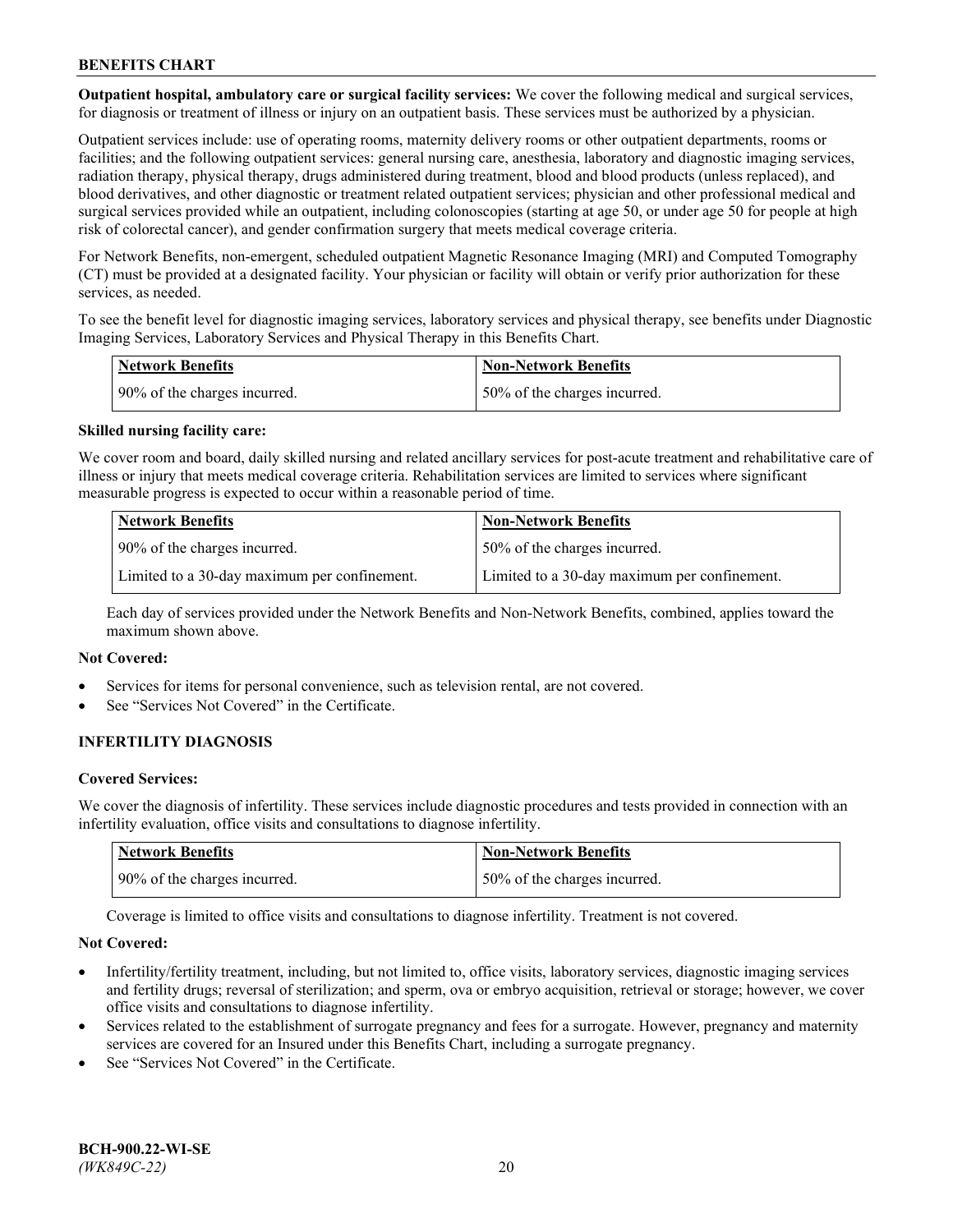# **LABORATORY SERVICES**

## **Covered Services:**

We cover laboratory tests when ordered by a provider and provided in a clinic or outpatient hospital facility. This includes blood tests to detect lead exposure in children between the ages of 6 months and 72 months.

To see the benefit level for inpatient hospital or skilled nursing facility services, see benefits under "Inpatient Hospital and Skilled Nursing Facility Services" in this Benefits Chart.

# **Prostate-specific antigen (PSA) testing**

| <b>Network Benefits</b>       | <b>Non-Network Benefits</b>  |
|-------------------------------|------------------------------|
| 100% of the charges incurred. | 50% of the charges incurred. |

## **All other laboratory services**

## **Services for illness or injury**

| Network Benefits              | <b>Non-Network Benefits</b>  |
|-------------------------------|------------------------------|
| 100% of the charges incurred. | 50% of the charges incurred. |

# **Preventive services**

Laboratory services associated with preventive services are covered at the benefit level shown in the "Preventive Services" section of this Benefits Chart.

#### **Not Covered:**

See "Services Not Covered" in the Certificate.

## **MASTECTOMY RECONSTRUCTION BENEFIT**

## **Covered Services:**

We cover reconstruction of the breast on which the mastectomy has been performed; surgery and reconstruction of the other breast to produce symmetrical appearance, and prostheses and physical complications of all stages of mastectomy, including lymphedemas.

| <b>Network Benefits</b>                               | <b>Non-Network Benefits</b>                           |
|-------------------------------------------------------|-------------------------------------------------------|
| Coverage level is same as corresponding Network       | Coverage level is same as corresponding Non-Network   |
| Benefits, depending on type of service provided, such | Benefits, depending on type of service provided, such |
| as Office Visits for Illness or Injury, Inpatient or  | as Office Visits for Illness or Injury, Inpatient or  |
| Outpatient Hospital Services.                         | Outpatient Hospital Services.                         |

## **Not Covered:**

See "Services Not Covered" in the Certificate.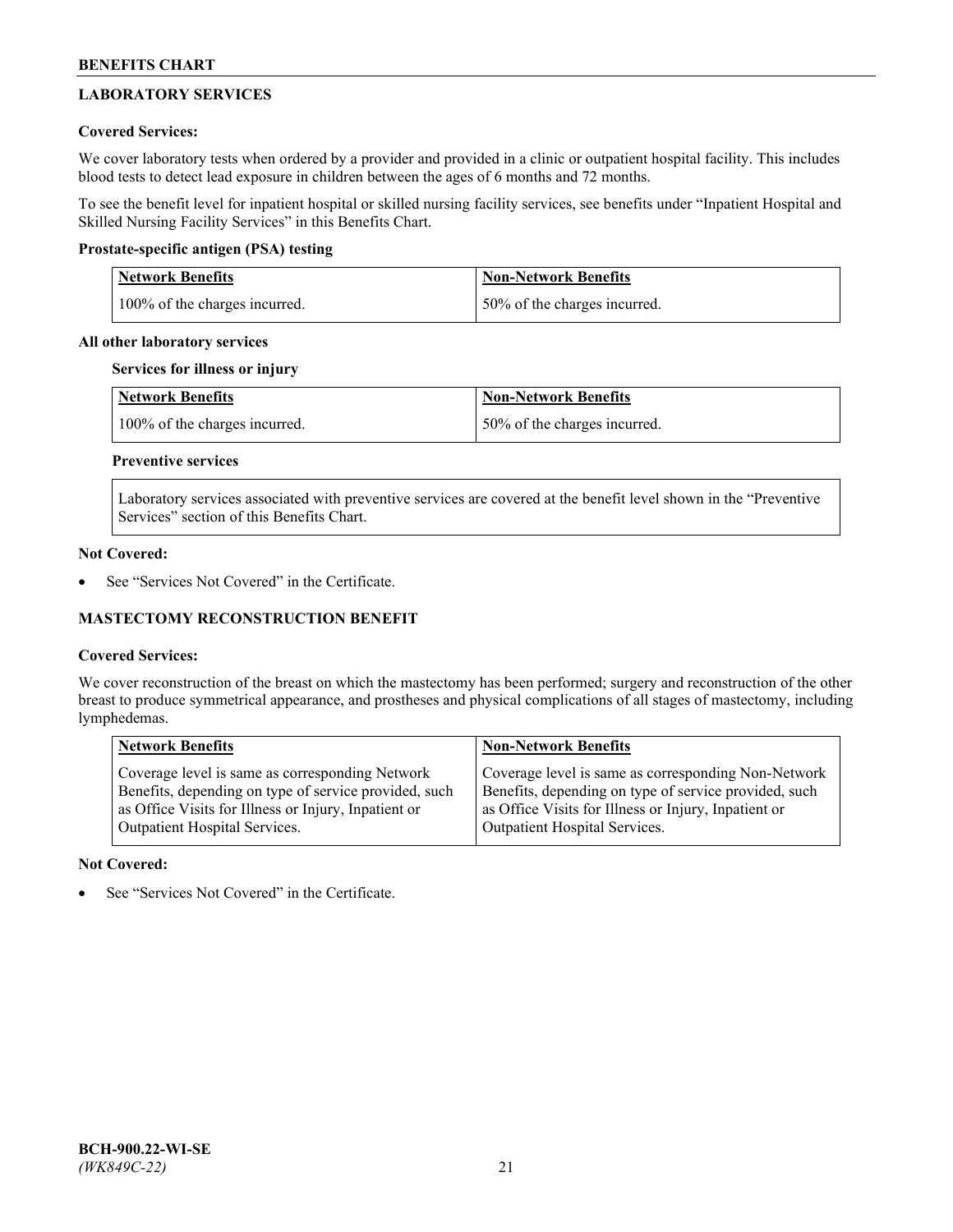# **MEDICATION THERAPY DISEASE MANAGEMENT PROGRAM**

#### **Covered Services:**

If you meet our criteria for coverage, you may qualify for our Medication Therapy Disease Management Program.

The program covers consultations with a designated Network pharmacist.

Covered services are based on established medical policies, which are subject to periodic review and modification by the medical directors. These medical policies (medical coverage criteria) are available by calling Member Services, or logging on to your "*my*HealthPartners" account at [healthpartners.com.](http://www.healthpartners.com/)

| <b>Network Benefits</b>       | <b>Non-Network Benefits</b> |
|-------------------------------|-----------------------------|
| 100% of the charges incurred. | No coverage.                |

#### **Not Covered:**

See "Services Not Covered" in the Certificate.

# **OFFICE VISITS FOR ILLNESS OR INJURY**

#### **Covered Services:**

We cover the following when medically necessary: professional medical and surgical services and related supplies, including biofeedback, of physicians and other health care providers; blood and blood products (unless replaced) and blood derivatives.

We cover diagnosis and treatment of illness or injury to the eyes. Where contact or eye glass lenses are prescribed as medically necessary for the post-operative treatment of cataracts or for the treatment of aphakia, acute or chronic corneal pathology, or keratoconus, we cover the initial evaluation, lenses and fitting. Insureds must pay for lens replacement beyond the initial pair.

Services received via video, E-visit or telephone are covered under the "Telehealth/Telemedicine Services" section.

#### **Office visits**

| <b>Network Benefits</b>                                                    | <b>Non-Network Benefits</b>  |
|----------------------------------------------------------------------------|------------------------------|
| 100% of the charges incurred, subject to a<br>copayment of \$25 per visit. | 50% of the charges incurred. |

#### **Convenience clinics**

| <b>Network Benefits</b>                                                    | <b>Non-Network Benefits</b>  |
|----------------------------------------------------------------------------|------------------------------|
| 100% of the charges incurred, subject to a<br>copayment of \$10 per visit. | 50% of the charges incurred. |

#### **Injections administered in a physician's office, other than immunizations**

#### **Allergy injections**

| <b>Network Benefits</b>                                                             | <b>Non-Network Benefits</b>  |
|-------------------------------------------------------------------------------------|------------------------------|
| 100% of the charges incurred, subject to a<br>copayment of \$2 per date of service. | 50% of the charges incurred. |

#### **All other injections**

| Network Benefits                                                                    | <b>Non-Network Benefits</b>  |
|-------------------------------------------------------------------------------------|------------------------------|
| 100% of the charges incurred, subject to a<br>copayment of \$2 per date of service. | 50% of the charges incurred. |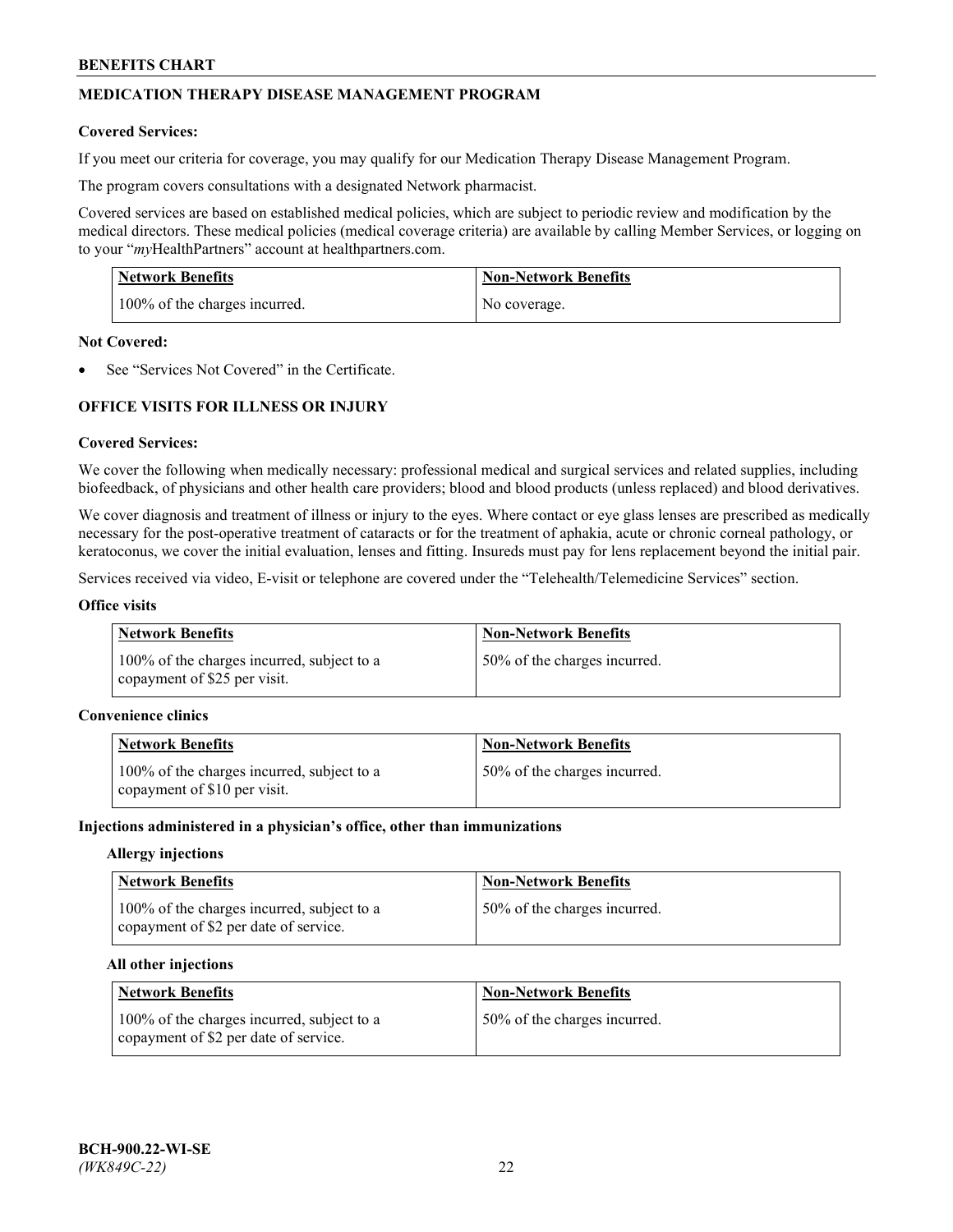# **Not Covered:**

- Court ordered treatment, except as described in this Benefits Chart. Any resulting court ordered treatment for mental health services will be subject to the Certificate's requirement for medical necessity.
- See "Services Not Covered" in the Certificate.

# **PEDIATRIC EYEWEAR**

# **Covered Services:**

We cover pediatric eyewear for children.

Routine eye exams are covered under the "Preventive Services" section.

| Network Benefits             | <b>Non-Network Benefits</b> |
|------------------------------|-----------------------------|
| 90% of the charges incurred. | No coverage.                |

## **Limitations:**

- Coverage under this provision will continue until the end of the month in which the child turns age 19.
- Limited to one of the following per calendar year:
	- o one pair of eyeglasses including one set of prescription lenses, frames from our designated eyewear collection and anti-scratch coating; or
	- o one pair of non-disposable contact lenses; or
	- a one-year supply of disposable contact lenses.
- Contact lens fittings are limited to two per calendar year.

# **Not Covered:**

- Frames that are not included in our designated eyewear collection. However, one pair of lenses will be covered if an Insured chooses frames outside our designated eyewear collection.
- More than one pair of lenses or frames or non-disposable contacts per calendar year, regardless of the reason. This includes replacement of eyeglasses or contact lenses due to loss, breakage, theft, or change in prescription.
- Safety glasses or goggles for sports or vocational reasons.
- Upgrades including, but not limited to, UV protection and no-line multifocal lenses.
- See "Services Not Covered" in the Certificate.

# **PHYSICAL THERAPY, OCCUPATIONAL THERAPY, SPEECH THERAPY AND OTHER SPECIFIED THERAPIES**

# **Covered Services:**

We cover the following physical therapy, occupational therapy and speech therapy services:

- Medically necessary rehabilitative care to correct the effects of illness or injury.
- Habilitative care rendered for congenital, developmental or medical conditions which have significantly limited the successful initiation of normal speech and normal motor development.

Massage therapy which is performed in conjunction with other treatment/modalities by a physical or occupational therapist is part of a prescribed treatment plan and is not billed separately is covered.

We cover services provided in a clinic. To see the benefit level for inpatient hospital or skilled nursing facility services, see benefits under "Inpatient Hospital and Skilled Nursing Facility Services".

## **Rehabilitative care**

| <b>Network Benefits</b>                                                                                                                                                     | <b>Non-Network Benefits</b>                                                                                                   |
|-----------------------------------------------------------------------------------------------------------------------------------------------------------------------------|-------------------------------------------------------------------------------------------------------------------------------|
| 100% of the charges incurred, subject to a<br>copayment of \$25 per visit.<br>Physical, Occupational and Speech Therapy are<br>limited to 20 visits each per calendar year. | 50% of the charges incurred.<br>Physical, Occupational and Speech Therapy are<br>limited to 20 visits each per calendar year. |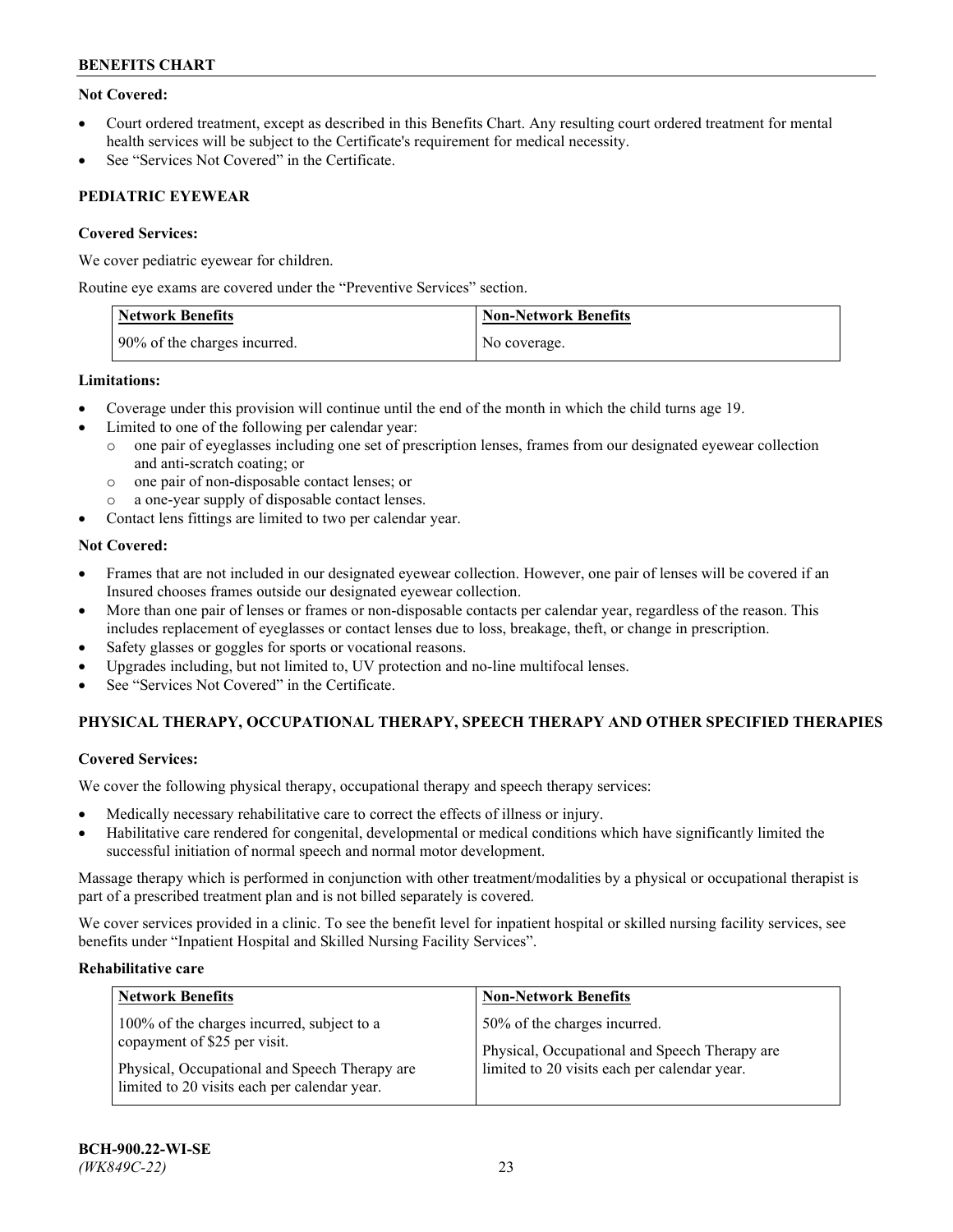#### **In addition to the services provided above, we cover a minimum of:**

- 20 visits per calendar year for pulmonary rehabilitation.
- 36 visits per calendar year for cardiac rehabilitation.
- 30 visits per calendar year for post-cochlear implant aural therapy.
- 20 visits per calendar year for cognitive rehabilitation.

The maximum number of visits is combined for Network Benefits and Non-Network Benefits.

#### **Habilitative services**

| <b>Network Benefits</b>                                                                                                                                                     | <b>Non-Network Benefits</b>                                                                                                   |
|-----------------------------------------------------------------------------------------------------------------------------------------------------------------------------|-------------------------------------------------------------------------------------------------------------------------------|
| 100% of the charges incurred, subject to a<br>copayment of \$25 per visit.<br>Physical, Occupational and Speech Therapy are<br>limited to 20 visits each per calendar year. | 50% of the charges incurred.<br>Physical, Occupational and Speech Therapy are<br>limited to 20 visits each per calendar year. |

The maximum number of visits is combined for Network Benefits and Non-Network Benefits.

#### **Not Covered:**

- Massage therapy for the purpose of comfort or convenience of the Insured.
- See "Services Not Covered" in the Certificate.

# **PRE-DIABETES DISEASE MANAGEMENT PROGRAM**

#### **Covered Services:**

If you meet criteria for coverage, you may qualify for the Pre-Diabetes Disease Management Program through Omada Health. The program covers group health coaching which focuses on weight loss, exercise, behavior modification and health education at select locations determined by the plan.

| <b>Network Benefits</b>       | <b>Non-Network Benefits</b> |
|-------------------------------|-----------------------------|
| 100% of the charges incurred. | Not applicable.             |

## **Not Covered:**

See "Services Not Covered" in the Certificate.

## **PRESCRIPTION DRUG SERVICES**

#### **Covered Services:**

We cover prescription drugs and medications that can be self-administered or are administered in a physician's office.

We will refill a prescription for eye drops covered under this Benefits Chart if the Insured requests a refill and the original prescription specified that additional quantities would be needed, providing the refill request does not exceed the quantities needed, and the following conditions are met:

- If the Insured requests a 30-day refill supply, the request must be made between 22 and 30 days of the later of (a) the original date that the prescription was distributed to the Insured or (b) the date that the most recent refill was distributed to the Insured; or
- If the Insured requests a 90-day refill supply, the request must be made between 67 and 90 days of the later of (a) the original date that the prescription was distributed to the Insured or (b) the date that the most recent refill was distributed to the Insured.

#### **For Network Benefits, drugs and medications must be obtained at a Network pharmacy.**

#### **If a copayment is required, you must pay one copayment for each 31-day supply, or portion thereof.**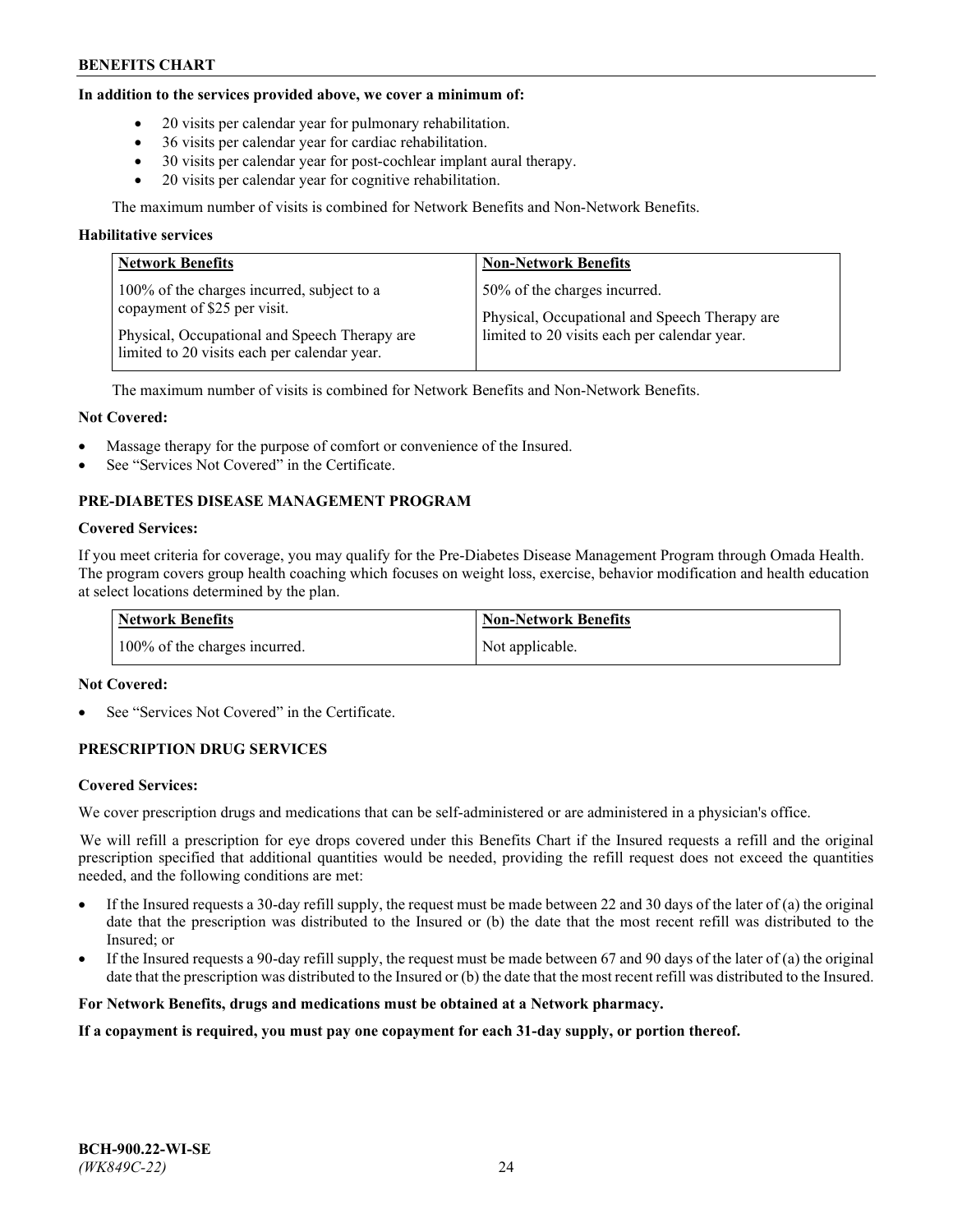# **Outpatient drugs (except as specified below)**

| <b>Network Benefits</b>                                                                                                                                                                                           | <b>Non-Network Benefits</b>  |
|-------------------------------------------------------------------------------------------------------------------------------------------------------------------------------------------------------------------|------------------------------|
| 100% of the charges incurred, subject to a copayment of<br>\$5 for generic low cost formulary drugs and 100% of<br>the charges incurred, subject to a copayment of \$25 for<br>generic high cost formulary drugs. | 50% of the charges incurred. |
| Brand name formulary drugs are covered at 100% of the<br>charges incurred, subject to a copayment of \$60.                                                                                                        |                              |
| In no event will your cost for a formulary insulin drug<br>exceed \$25.                                                                                                                                           |                              |
| Non-formulary drugs are covered at 100% of the<br>charges incurred, subject to a copayment of \$150.                                                                                                              |                              |

**Oral chemotherapy drugs** are included on the specialty drug list. However, you pay the applicable outpatient drug copayment. As required by Wisconsin law, your maximum copayment will not be more than \$100 per prescription for a 31-day supply.

## **Mail order drugs**

| <b>Network Benefits</b>                                                                                                                                                                                                                                 | <b>Non-Network Benefits</b>                                                                                                |
|---------------------------------------------------------------------------------------------------------------------------------------------------------------------------------------------------------------------------------------------------------|----------------------------------------------------------------------------------------------------------------------------|
| For your convenience, you may also get up to a<br>93-day supply of outpatient prescription drugs that<br>can be self-administered through the designated mail<br>order service.<br>Specialty drugs are not available through the mail<br>order service. | Mail order drugs are only available through the<br>designated mail order service.<br>See Network Mail Order Drugs Benefit. |

## **Specialty drugs which are self-administered**

| <b>Network Benefits</b>                                                                                              | <b>Non-Network Benefits</b> |
|----------------------------------------------------------------------------------------------------------------------|-----------------------------|
| 80% of the charges incurred.                                                                                         | No coverage.                |
| Specialty drugs are limited to drugs on the<br>specialty drug list and must be obtained from a<br>designated vendor. |                             |

**Oral chemotherapy drugs** are included on the specialty drug list. However, you pay the applicable outpatient drug copayment. As required by Wisconsin law, your maximum copayment will not be more than \$100 per prescription for a 31-day supply.

## **Tobacco cessation drugs. All FDA approved tobacco cessation drugs are covered.**

| <b>Network Benefits</b>       | Non-Network Benefits         |
|-------------------------------|------------------------------|
| 100% of the charges incurred. | 50% of the charges incurred. |

## **Contraceptive drugs**

| <b>Network Benefits</b>                                                                                                          | <b>Non-Network Benefits</b>  |
|----------------------------------------------------------------------------------------------------------------------------------|------------------------------|
| 100% of the charges incurred for formulary drugs.                                                                                | 50% of the charges incurred. |
| If a physician requests that a non-formulary<br>contraceptive drug be dispensed as written, the drug<br>will be covered at 100%. |                              |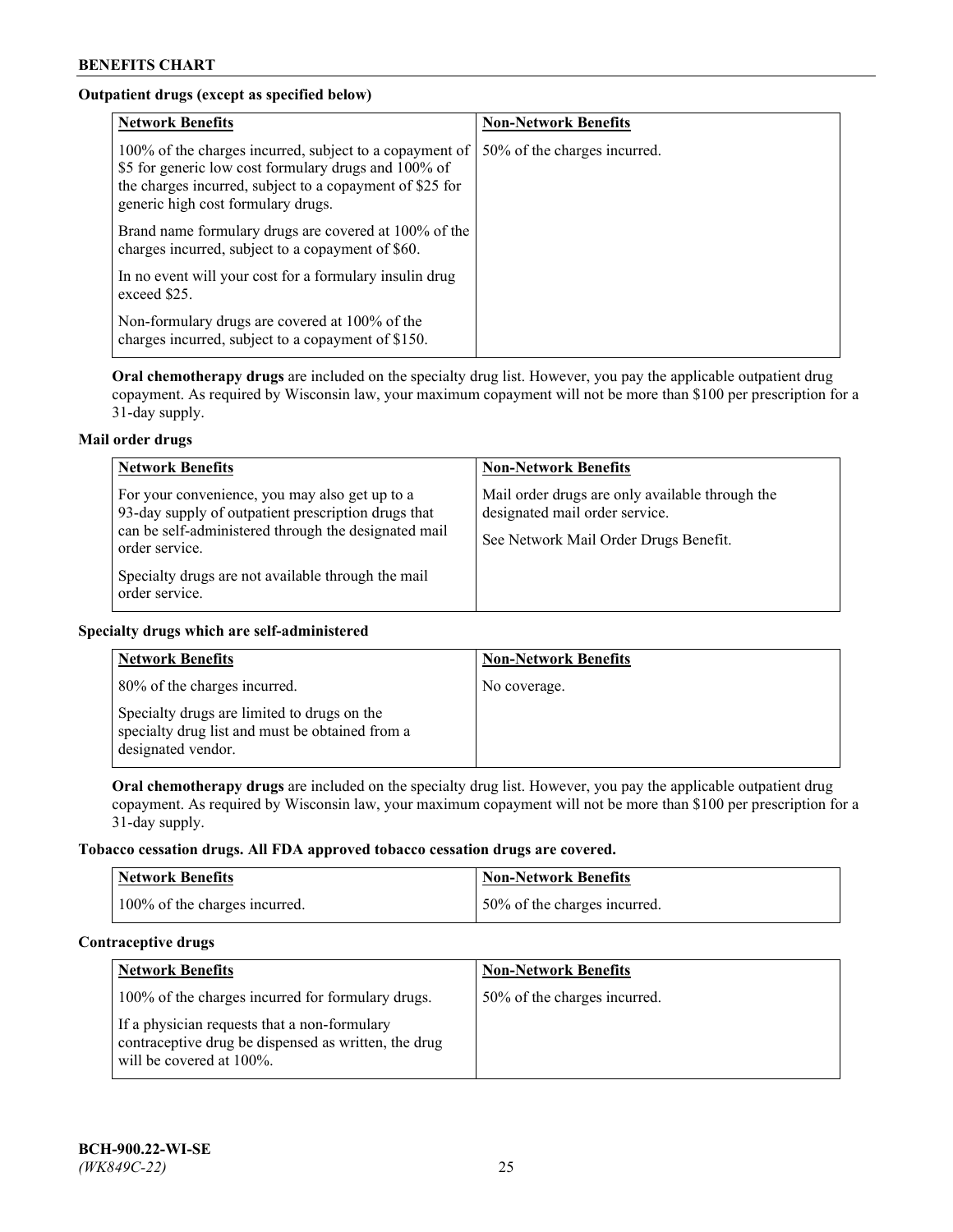**ACA preventive medications.** We cover preventive medications currently recommended by USPSTF with an A or B rating if they are prescribed by your medical provider and they are listed on our Commercial ACA Preventive Drug List. Preventive medications are subject to periodic review and modification. Changes would be effective in accordance with the federal rules and reflected in our current medical coverage criteria for preventive care services.

| <b>Network Benefits</b>       | <b>Non-Network Benefits</b>  |
|-------------------------------|------------------------------|
| 100% of the charges incurred. | 50% of the charges incurred. |

#### **Limitations:**

- Certain drugs may require prior authorization as indicated on the formulary. HealthPartners may require prior authorization for the drug and also the site where the drug will be provided. Certain drugs are subject to our utilization review process and quantity limits.
- Certain non-formulary drugs require prior authorization. In addition, certain drugs may be subject to any quantity limits applied as part of our trial program. The trial drug program applies to new prescriptions for certain drugs which have high toxicity, low tolerance, high costs and/or high potential for waste. Trial drugs are indicated on the formulary and/or the specialty drug list. Your first fill of a trial drug may be limited to less than a month supply. If the drug is well tolerated and effective, you will receive the remainder of your first month supply.
- If an Insured requests a brand name drug when there is a generic equivalent, the brand name drug will be covered up to the charge that would apply to the generic drug, minus any required copayment. If a physician requests that a brand name drug be dispensed as written, the drug will be paid at the non-formulary benefit.
- We may require insureds to try over-the-counter (OTC) drug alternatives before approving more costly formulary prescription drugs.
- Unless otherwise specified in the "Prescription Drug Services" section, you may receive up to a 31-day supply per prescription.
- A 93-day supply will be covered and dispensed only at pharmacies that participate in our extended day supply program.
- New prescriptions to treat certain chronic conditions are limited to a 31-day supply.
- No more than a 31-day supply of specialty drugs will be covered and dispensed at a time, unless it is a manufacturer supplied drug that cannot be split that supplies the insured with more than a 31-day supply.

**Not Covered:**Replacement of prescription drugs, medications, equipment and supplies due to loss, damage or theft.

- Nonprescription (over-the-counter) drugs or medications, including, but not limited to, vitamins, supplements, homeopathic remedies, and non-FDA approved drugs, unless listed on the formulary and prescribed by a physician or legally authorized health care provider under applicable state and federal law. This exclusion does not include over-thecounter contraceptives for women as allowed under the Affordable Care Act when the Insured obtains a prescription for the item. In addition, if the Insured obtains a prescription, this exclusion does not include aspirin to prevent cardiovascular disease for men and women of certain ages; folic acid supplements for women who may become pregnant; fluoride chemoprevention supplements for children without fluoride in their water source; and iron supplements for children ages 6-12 months who are at risk for anemia.
- All drugs for the treatment of sexual dysfunction.
- All drugs for the treatment of growth deficiency.
- Fertility drugs.
- Medical cannabis.
- Drugs on the Excluded Drug List. The Excluded Drug List includes select drugs within a therapy class that are not eligible for coverage. This includes drugs that may be excluded for certain indications. The Excluded Drug List is available at [healthpartners.com.](http://www.healthpartners.com/)
- Drugs that are newly approved by the FDA until they are reviewed and approved by HealthPartners Pharmacy and Therapeutics Committee.
- Medical devices approved by the FDA will not be covered under the "Prescription Drug Services" section unless they are on our formulary. Covered medical devices are generally submitted and reimbursed under your medical benefits.
- See "Services Not Covered" in the Certificate.

## **PREVENTIVE SERVICES**

## **Applicable Definitions:**

**Routine Preventive Services** are routine health care services that include screenings, check-ups and counseling to prevent illness, disease or other health problems before symptoms occur.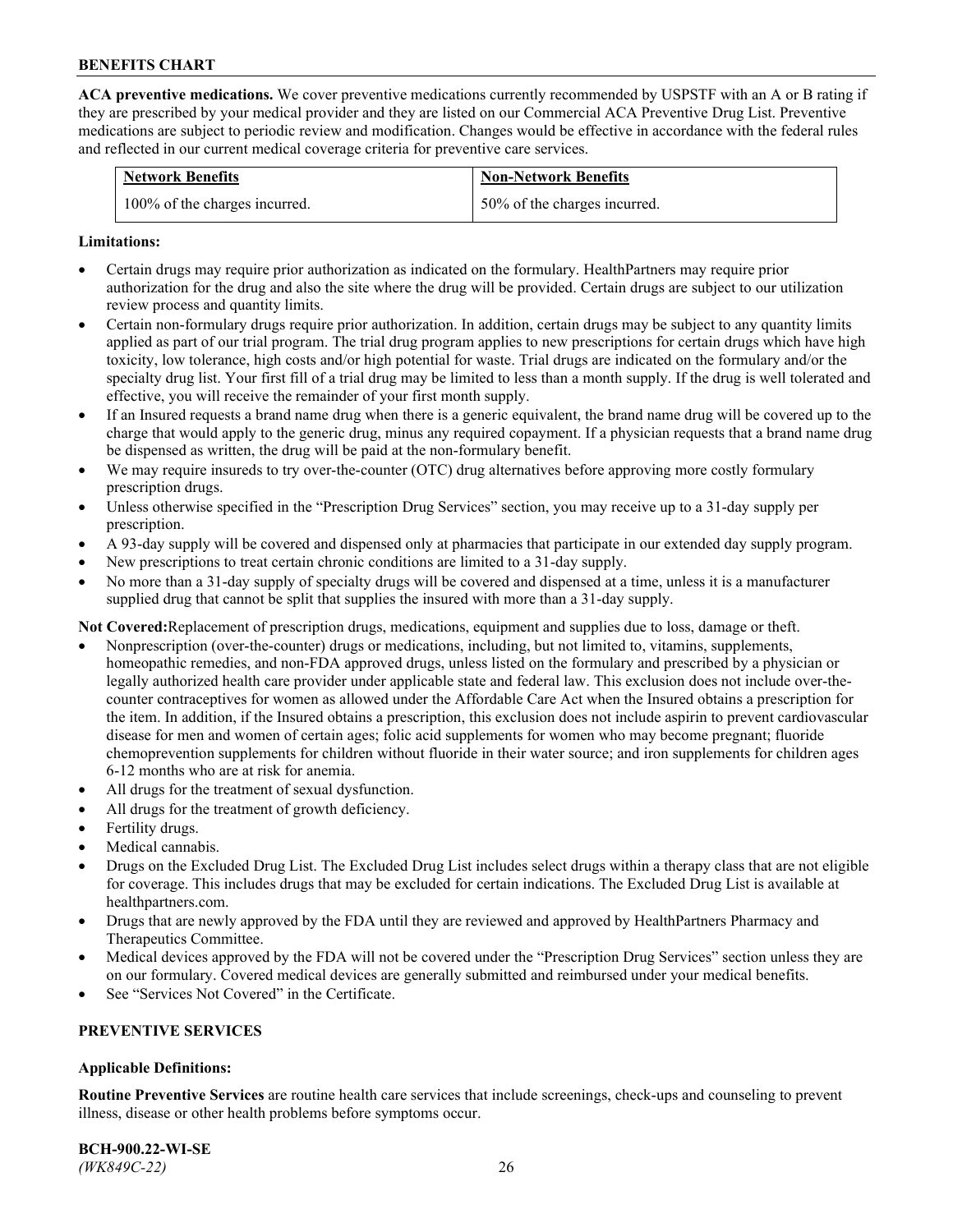**Diagnostic Services** are services to help a provider understand your symptoms, diagnose illness and decide what treatment may be needed. They may be the same services that are listed as preventive services, but they are being used as diagnostic services. Your provider will determine if these services are preventive or diagnostic. These services are not preventive if received as part of a visit to diagnose, manage or maintain an acute or chronic medical condition, illness or injury. When that occurs, unless otherwise indicated below, standard deductibles, copayments or coinsurance apply.

#### **Covered Services:**

We cover preventive services that meet any of the requirements under the Affordable Care Act (ACA) shown in the bulleted items below. These preventive services are covered at 100% under the Network Benefits with no deductible, copayments or coinsurance. (If a preventive service is not required by the ACA and it is covered at a lower benefit level, it will be specified below.) Preventive benefits mandated under the ACA are subject to periodic review and modification. Changes would be effective in accordance with the federal rules. Preventive services mandated by the ACA include:

- Evidence-based items or services that have in effect a rating of A or B in the current recommendations of the United States Preventive Services Task Force with respect to the individual;
- Immunizations for routine use in children, adolescents, and adults that have in effect a recommendation from the Advisory Committee on Immunization Practices of the Centers for Disease Control and Prevention with respect to the individual;
- With respect to infants, children, and adolescents, evidence-informed preventive care and screenings provided for in comprehensive guidelines supported by the Health Resources and Services Administration; and
- With respect to women, preventive care and screenings provided for in comprehensive guidelines supported by the Health Resources and Services Administration.

Covered services are based on established medical policies, which are subject to periodic review and modification by the medical or dental directors. These medical policies (medical coverage criteria) are available by calling Member Services, or logging on to your "*my*HealthPartners" account at [healthpartners.com.](https://www.healthpartners.com/hp/index.html)

#### **ACA and state mandated preventive services are covered as follows:**

**Routine health exams and periodic health assessments.** A physician or health care provider will counsel you as to how often health assessments are needed based on age, sex and health status. This includes screening and counseling for tobacco cessation and all FDA approved tobacco cessation medications including over-the-counter drugs (as shown in the Prescription Drug Services section).

| Network Benefits              | <b>Non-Network Benefits</b>  |
|-------------------------------|------------------------------|
| 100% of the charges incurred. | 50% of the charges incurred. |

**Child health supervision services.** This includes pediatric preventive services such as newborn screenings, appropriate immunizations, developmental assessments and laboratory services appropriate to the age of the child from birth to 72 months and appropriate immunizations to age 18.

| <b>Network Benefits</b>       | <b>Non-Network Benefits</b>  |
|-------------------------------|------------------------------|
| 100% of the charges incurred. | 50% of the charges incurred. |

#### **Routine prenatal care and exams**

| Network Benefits              | <b>Non-Network Benefits</b>  |
|-------------------------------|------------------------------|
| 100% of the charges incurred. | 50% of the charges incurred. |

**Routine postnatal care.** This includes health exams, assessments, education and counseling relating to the period immediately after childbirth.

| <b>Network Benefits</b>       | <b>Non-Network Benefits</b>  |
|-------------------------------|------------------------------|
| 100% of the charges incurred. | 50% of the charges incurred. |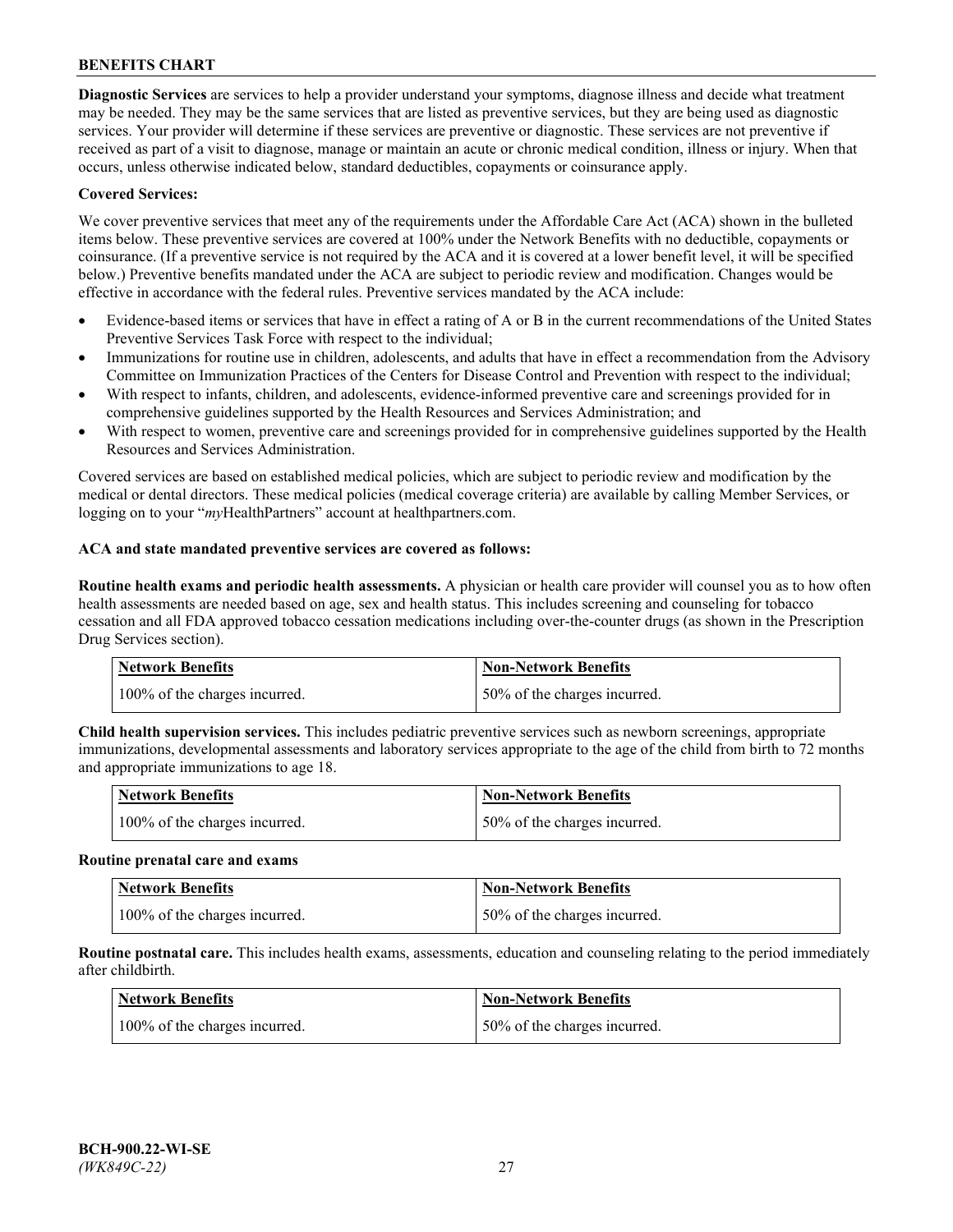**Routine screening procedures for cancer.** This includes colorectal screening and other cancer screenings recommended by the USPSTF with an A or B rating. Women's preventive health services below describe additional routine screening procedures for cancer.

| <b>Network Benefits</b>       | <b>Non-Network Benefits</b>  |
|-------------------------------|------------------------------|
| 100% of the charges incurred. | 50% of the charges incurred. |

**Professional voluntary family planning services.** This includes services to prevent or delay a pregnancy, including counseling and education. Services must be provided by a licensed provider.

| Network Benefits              | <b>Non-Network Benefits</b>  |
|-------------------------------|------------------------------|
| 100% of the charges incurred. | 50% of the charges incurred. |

#### **Adult immunizations**

| <b>Network Benefits</b>       | Non-Network Benefits         |
|-------------------------------|------------------------------|
| 100% of the charges incurred. | 50% of the charges incurred. |

**Women's preventive health services.** This includes mammograms, screenings for cervical cancer (pap smears), breast pumps, human papillomavirus (HPV) testing, counseling for sexually transmitted infections, counseling and screening for human immunodeficiency virus (HIV), and all FDA approved contraceptive methods as prescribed by a doctor, sterilization procedures, education and counseling (see the Prescription Drug Services section for coverage of oral contraceptive drugs). We also provide genetic screening for BRCA if someone in your family has the gene or you have a diagnosis of cancer.

The U.S. Preventive Services Task Force (USPSTF) recommends screening mammography, with or without clinical breast examination (CBE), every 1-2 years for women aged 40 and older. For women age 50 and older, we cover an annual mammogram.

| Network Benefits              | <b>Non-Network Benefits</b>  |
|-------------------------------|------------------------------|
| 100% of the charges incurred. | 50% of the charges incurred. |

**Obesity screening and management.** We cover obesity screening and counseling for all ages during a routine preventive care exam. If you are age 18 or older and have a body mass index of 30 or more, we also cover intensive obesity management to help you lose weight. Your primary care doctor can coordinate these services.

| Network Benefits              | <b>Non-Network Benefits</b>  |
|-------------------------------|------------------------------|
| 100% of the charges incurred. | 50% of the charges incurred. |

**In addition to any ACA or state mandated preventive services referenced above, we cover the following eligible services:**

#### **Routine eye and hearing exams**

| <b>Network Benefits</b>       | <b>Non-Network Benefits</b>  |
|-------------------------------|------------------------------|
| 100% of the charges incurred. | 50% of the charges incurred. |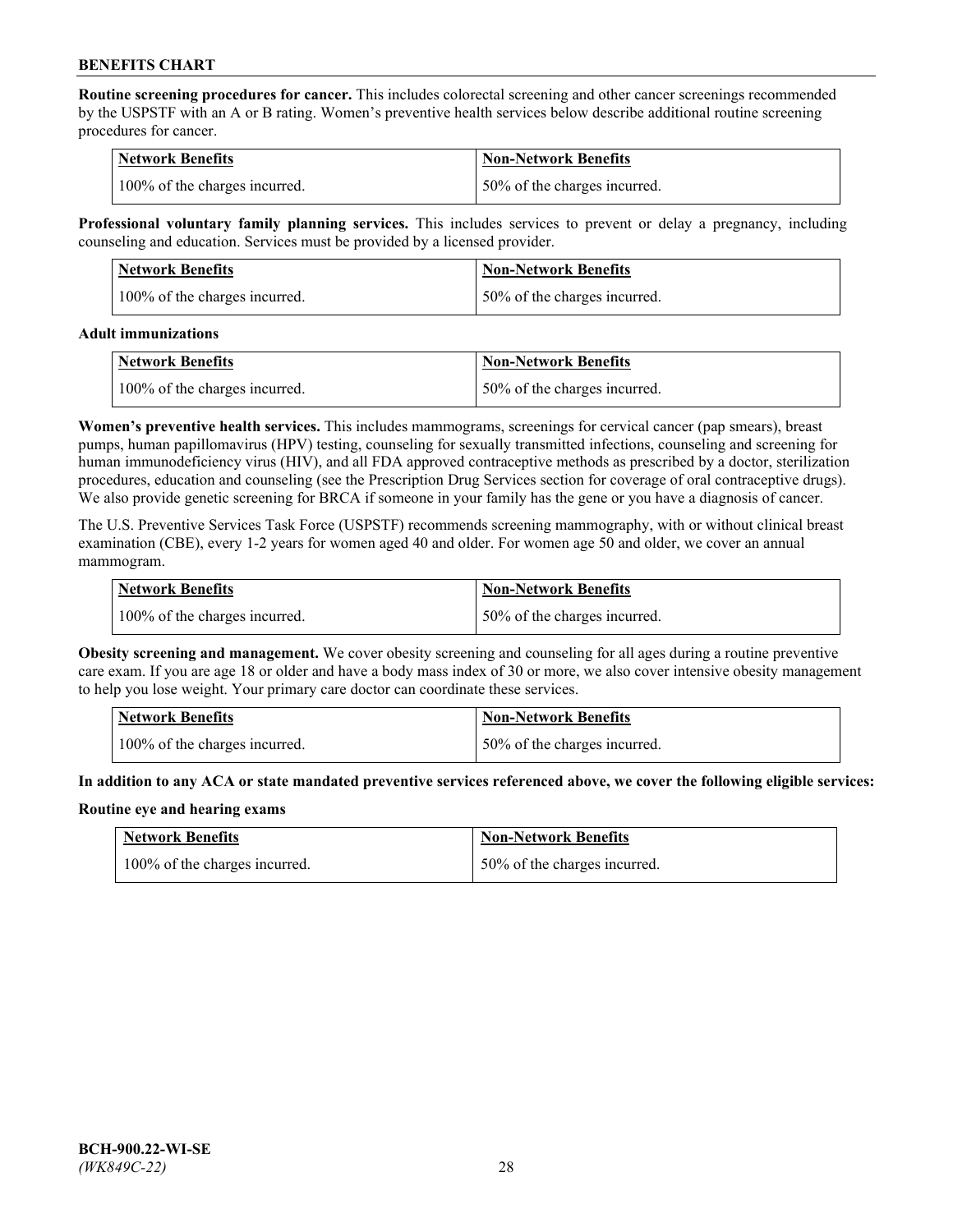**Ovarian cancer surveillance test for women who are at risk.** "At risk for ovarian cancer" means (1) having a family history that includes any of the following: one or more first-degree or second-degree relatives with ovarian cancer, clusters of female relatives with breast cancer or nonpolyposis colorectal cancer; or (2) testing positive for BRCA1 or BRCA2 mutations. "Surveillance test for ovarian cancer" means annual screening using CA-125 serum tumor marker testing, transvaginal ultrasound, pelvic examination or other proven ovarian screening tests currently being evaluated by the federal Food and Drug Administration or by the National Cancer Institute.

| <b>Network Benefits</b>                               | <b>Non-Network Benefits</b>                           |
|-------------------------------------------------------|-------------------------------------------------------|
| Coverage level is same as corresponding Network       | Coverage level is same as corresponding Non-Network   |
| Benefits, depending on type of service provided, such | Benefits, depending on type of service provided, such |
| as Diagnostic Imaging Services, Laboratory Services   | as Diagnostic Imaging Services, Laboratory Services   |
| or Office Visits for Illness or Injury, or Preventive | or Office Visits for Illness or Injury, or Preventive |
| Services.                                             | Services.                                             |

**Limitations:**Services are not preventive if received as part of a visit to diagnose, manage or maintain an acute or chronic medical condition, illness or injury. When that occurs, unless otherwise indicated above, standard deductibles, copayments or coinsurance apply.

## **Not Covered:**

See "Services Not Covered" in the Certificate.

## **TELEHEALTH/TELEMEDICINE SERVICES**

#### **Definitions:**

**Telehealth, Telemedicine, or Virtual Care.** This is a means of communication between a health care professional and a patient. This includes the use of secure electronic information, imaging, and communication technologies, including:

- interactive audio or audio-video
- interactive audio with store-and-forward technology
- chat-based and email-based systems
- physician-to-physician consultation
- patient education
- data transmission
- data interpretation
- digital diagnostics (algorithm-enabled diagnostic support)
- digital therapeutics (the use of personal health devices and sensors, either alone or in combination with conventional drug therapies, for disease prevention and management)

Services can be delivered:

Synchronously: the patient and health care professional are engaging with one another at the same time; or Asynchronously: the patient and health care professional engage with each other at different points in time.

**Telephone Visits.** Live, synchronous, interactive encounters over the telephone between a patient and a healthcare provider.

**E-visit or chat-based visits.** Asynchronous online or mobile app encounters to discuss a patient's personal health information, vital signs, and other physiologic data or diagnostic images. The healthcare provider reviews and delivers a consultation, diagnosis, prescription or treatment plan after reviewing the patient's visit information.

**Virtuwell®.** This is an online service for you to receive a diagnosis and treatment for certain conditions, such as a cold, flu, ear pain and sinus infections. You may access the Virtuwell website at [virtuwell.com.](https://www.virtuwell.com/)

**Video Visits.** Live, synchronous, interactive encounters using secure web-based video between a patient and a healthcare provider.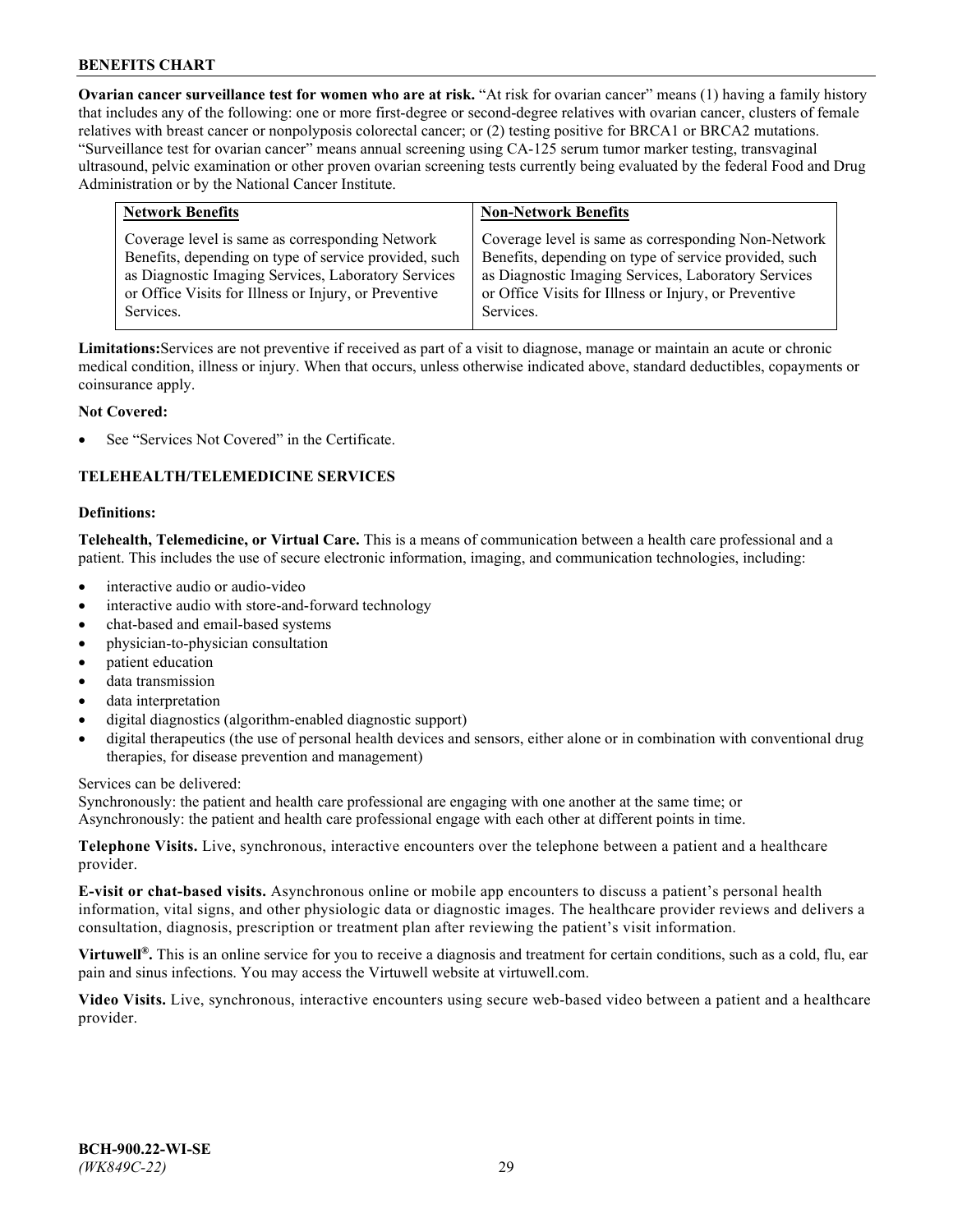## **Covered Services:**

The Plan covers the following methods of receiving care for services that would be eligible under the Plan if the service were provided in person.

#### **Scheduled telephone visits**

| Network Benefits                                                            | <b>Non-Network Benefits</b>  |
|-----------------------------------------------------------------------------|------------------------------|
| 100% of the charges incurred, subject to a<br>copayment of $$10$ per visit. | 50% of the charges incurred. |

#### **E-visits**

#### **Access to online care through Virtuwell at [virtuwell.com](https://www.virtuwell.com/)**

| <b>Network Benefits</b>       | <b>Non-Network Benefits</b> |
|-------------------------------|-----------------------------|
| 100% of the charges incurred. | Not applicable.             |

#### **All other E-visits**

| <b>Network Benefits</b>                                                     | <b>Non-Network Benefits</b>   |
|-----------------------------------------------------------------------------|-------------------------------|
| 100% of the charges incurred, subject to a<br>copayment of $$10$ per visit. | 150% of the charges incurred. |

#### **Video visits**

| <b>Network Benefits</b>                                      | <b>Non-Network Benefits</b>                            |
|--------------------------------------------------------------|--------------------------------------------------------|
| Coverage level is same as corresponding Network              | Coverage level is same as corresponding Non-           |
| Benefits, depending on type of service provided, such as     | Network Benefits, depending on type of service         |
| Office Visits for Illness or Injury, Inpatient or Outpatient | provided, such as Office Visits for Illness or Injury, |
| Hospital Services.                                           | Inpatient or Outpatient Hospital Services.             |

#### **Not Covered:**

See "Services Not Covered" in the Certificate.

## **TRANSPLANT SERVICES**

#### **Applicable Definitions:**

**Autologous.** This is when the source of cells is from the individual's own marrow or stem cells.

**Allogeneic.** This is when the source of cells is from a related or unrelated donor's marrow or stem cells.

**Allogeneic Bone Marrow Transplant.** This is when the bone marrow is harvested from the related or unrelated donor and stored. The patient undergoes treatment which includes tumor ablation with high-dose chemotherapy and/or radiation. The bone marrow is reinfused (transplanted).

**Autologous Bone Marrow Transplant.** This is when the bone marrow is harvested from the individual and stored. The patient undergoes treatment which includes tumor ablation with high-dose chemotherapy and/or radiation. The bone marrow is reinfused (transplanted).

**Autologous/Allogeneic Stem Cell Support.** This is a treatment process that includes stem cell harvest from either bone marrow or peripheral blood, tumor ablation with high-dose chemotherapy and/or radiation, stem cell reinfusion, and related care. Autologous/allogeneic bone marrow transplantation and high dose chemotherapy with peripheral stem cell rescue/support are considered to be autologous/allogeneic stem cell support.

**Designated Transplant Center.** This is any health care provider, group or association of health care providers designated by us to provide services, supplies or drugs for specified transplants for our Insureds.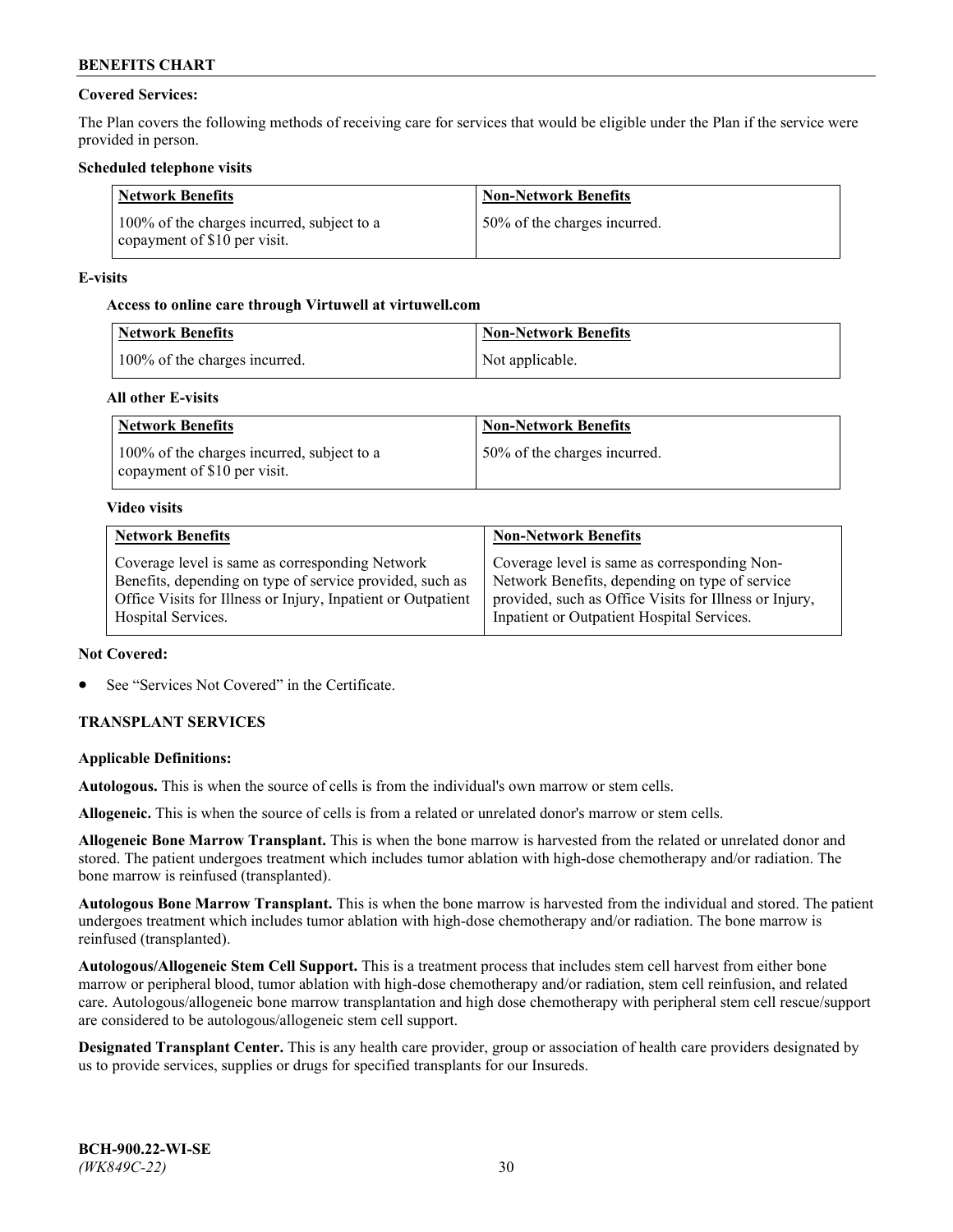**Transplant Services.** This is transplantation (including retransplants) of the human organs or tissue listed below, including all related post-surgical treatment, follow-up care and drugs and multiple transplants for a related cause. Transplant services do not include other organ or tissue transplants or surgical implantation of mechanical devices functioning as a human organ, except surgical implantation of an FDA approved Ventricular Assist Device (VAD) or total artificial heart, functioning as a temporary bridge to heart transplantation.

Prior authorization is required prior to consultation to support coordination of care and benefits.

# **Covered Services:**

We cover eligible transplant services (as defined above) while you are covered under the Certificate. Transplants that will be considered for coverage are limited to the following:

- Kidney transplants for end-stage disease.
- Cornea transplants for end-stage disease.
- Heart transplants for end-stage disease.
- Lung transplants or heart/lung transplants for: (1) primary pulmonary hypertension; (2) Eisenmenger's syndrome; (3) endstage pulmonary fibrosis; (4) alpha 1 antitrypsin disease; (5) cystic fibrosis; and (6) emphysema.
- Liver transplants for: (1) biliary atresia in children; (2) primary biliary cirrhosis; (3) post-acute viral infection (including hepatitis A, hepatitis B antigen e negative and hepatitis C) causing acute atrophy or post-necrotic cirrhosis; (4) primary sclerosing cholangitis; (5) alcoholic cirrhosis; and (6) hepatocellular carcinoma.
- Allogeneic bone marrow transplants or peripheral stem cell support associated with high dose chemotherapy for: (1) acute myelogenous leukemia; (2) acute lymphocytic leukemia; (3) chronic myelogenous leukemia; (4) severe combined immunodeficiency disease; (5) Wiskott-Aldrich syndrome; (6) aplastic anemia; (7) sickle cell anemia; (8) non-relapsed or relapsed non-Hodgkin's lymphoma; (9) multiple myeloma; and (10) testicular cancer.
- Autologous bone marrow transplants or peripheral stem cell support associated with high-dose chemotherapy for: (1) acute leukemias; (2) non-Hodgkin's lymphoma; (3) Hodgkin's disease; (4) Burkitt's lymphoma; (5) neuroblastoma; (6) multiple myeloma; (7) chronic myelogenous leukemia; and (8) non-relapsed non-Hodgkin's lymphoma.
- Pancreas transplants for simultaneous pancreas-kidney transplants for diabetes, pancreas after kidney, living related segmental simultaneous pancreas kidney transplantation and pancreas transplant alone.

To receive Network Benefits, charges for transplant services must be incurred at a Designated Transplant Center.

The transplant-related treatment provided, including expenses incurred for directly related donor services, shall be subject to and in accordance with the provisions, limitations, maximums and other terms of the Certificate.

Medical and hospital expenses of the donor are covered only when the recipient is an Insured and the transplant and directly related donor expenses have been prior authorized for coverage. Treatment of medical complications that may occur to the donor are not covered. Donors are not considered Insureds, and are therefore not eligible for the rights afforded to Insureds under the Certificate.

The list of eligible transplant services and coverage determinations are based on established medical policies, which are subject to periodic review and modification by the medical director.

| <b>Network Benefits</b>                          | <b>Non-Network Benefits</b>                          |
|--------------------------------------------------|------------------------------------------------------|
| See Network Inpatient Hospital Services Benefit. | See Non-Network Inpatient Hospital Services Benefit. |

**Kidney disease treatment.** We cover services for kidney disease treatment, including dialysis, transplantation and donor related services. Donor related expenses are covered as described above.

| Network Benefits                                      | <b>Non-Network Benefits</b>                           |
|-------------------------------------------------------|-------------------------------------------------------|
| Coverage level is same as corresponding Network       | Coverage level is same as corresponding Non-Network   |
| Benefits, depending on type of service provided, such | Benefits, depending on type of service provided, such |
| as Office Visits for Illness or Injury, Inpatient or  | as Office Visits for Illness or Injury, Inpatient or  |
| Outpatient Hospital Services.                         | Outpatient Hospital Services.                         |